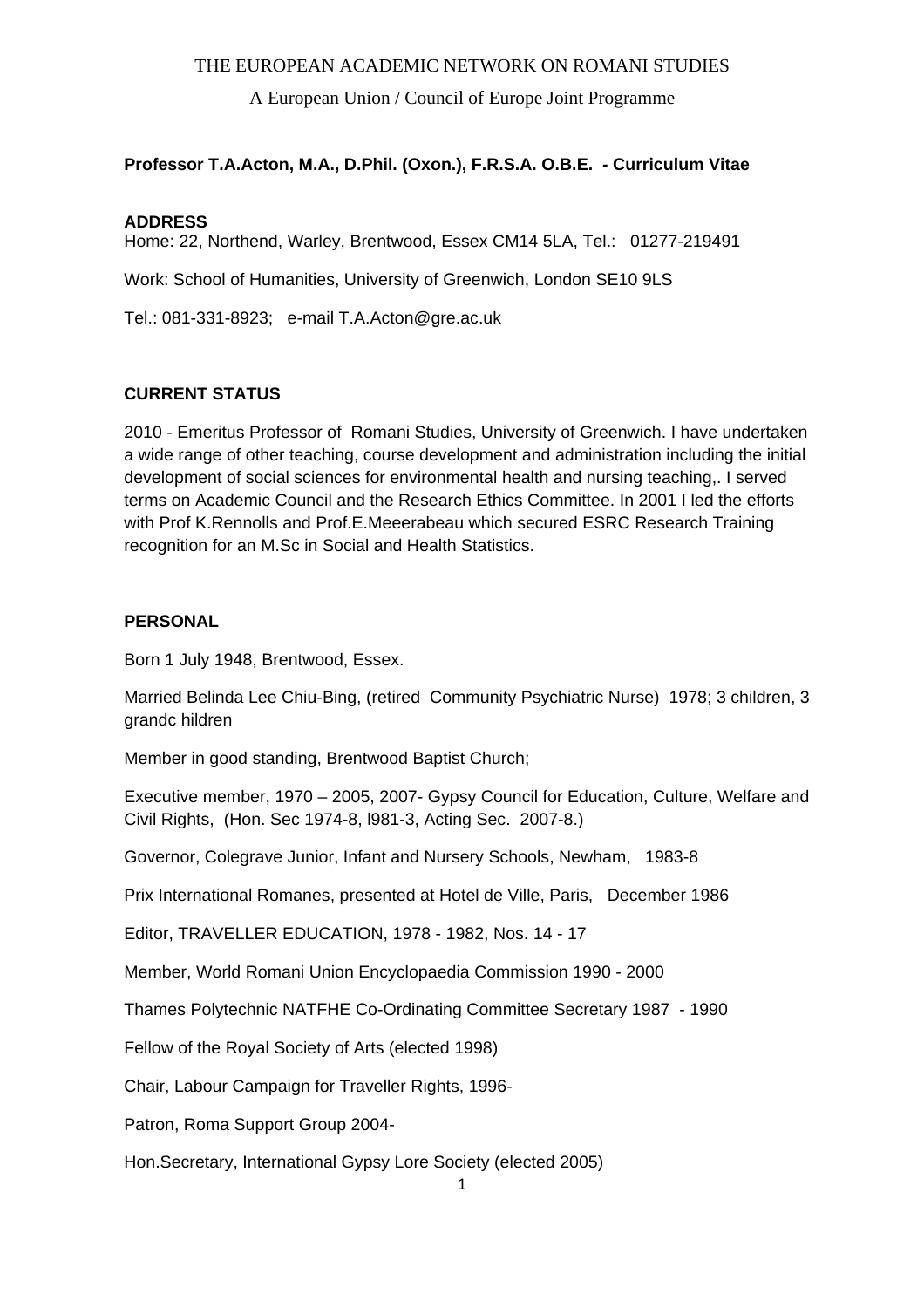A European Union / Council of Europe Joint Programme

Appointed O.B.E. for services to education, 1 Jan 2009

Also a member of :International Institute of Sociology, Baptist Historical Society, National Trust, etc.

## **EDUCATIONAL BACKGROUND**

1955 - 1965 Brentwood School, Essex: 12 O-levels, 3 A-levels, 2 S-Levels

1966 - 1969 Trinity College, Oxford, Minor Scholarship: B.A.Hons. (Second Class) PPE

1969 - 1972 Nuffield College, Oxford, SSRC Scholarship: D.Phil. in Sociology and M.A., 1974

1978 - 1987 Polytechnic of Central London, PT. Cantonese Chinese

## **LANGUAGES**

*Reasonable*: English, French, German, Kalderash Romani, Anglo-Romani, spoken Cantonese,

*Basic communication*: Irish Traveller Gammon/Cant, Latin;

*Dormant*: Russian

## **EMPLOYMENT HISTORY**

1966: Full-time A. Driver and operative, Crown Cleaners, Brentwood, Essex.

B. Assembly line worker, H.Moeller, Bonn, West Germany.

1970-73: Part-time: Various Oxford Colleges: Tutoring and revision class lectures.

1973-4: Full-Time: Manager, Justin de Blank Provisions Ltd. London SW1.

1973-4: Part-Time: Supply Teacher , I.L.E.A. & Revision Tutor Dartford CFE

1974-7: Research Fellow in Social Policy, Thames Polytechnic.

1977-81: Lecturer Grade II, Thames Polytechnic.

1981- 89: Senior Lecturer (by promotion) in the Sociology of Social Policy, Thames Polytechnic.

1989 – 7 : Reader in Romani Studies, Thames Polytechnic

1994 -7 : Promoted to Principal Lecturer Grade, University of Greeenwich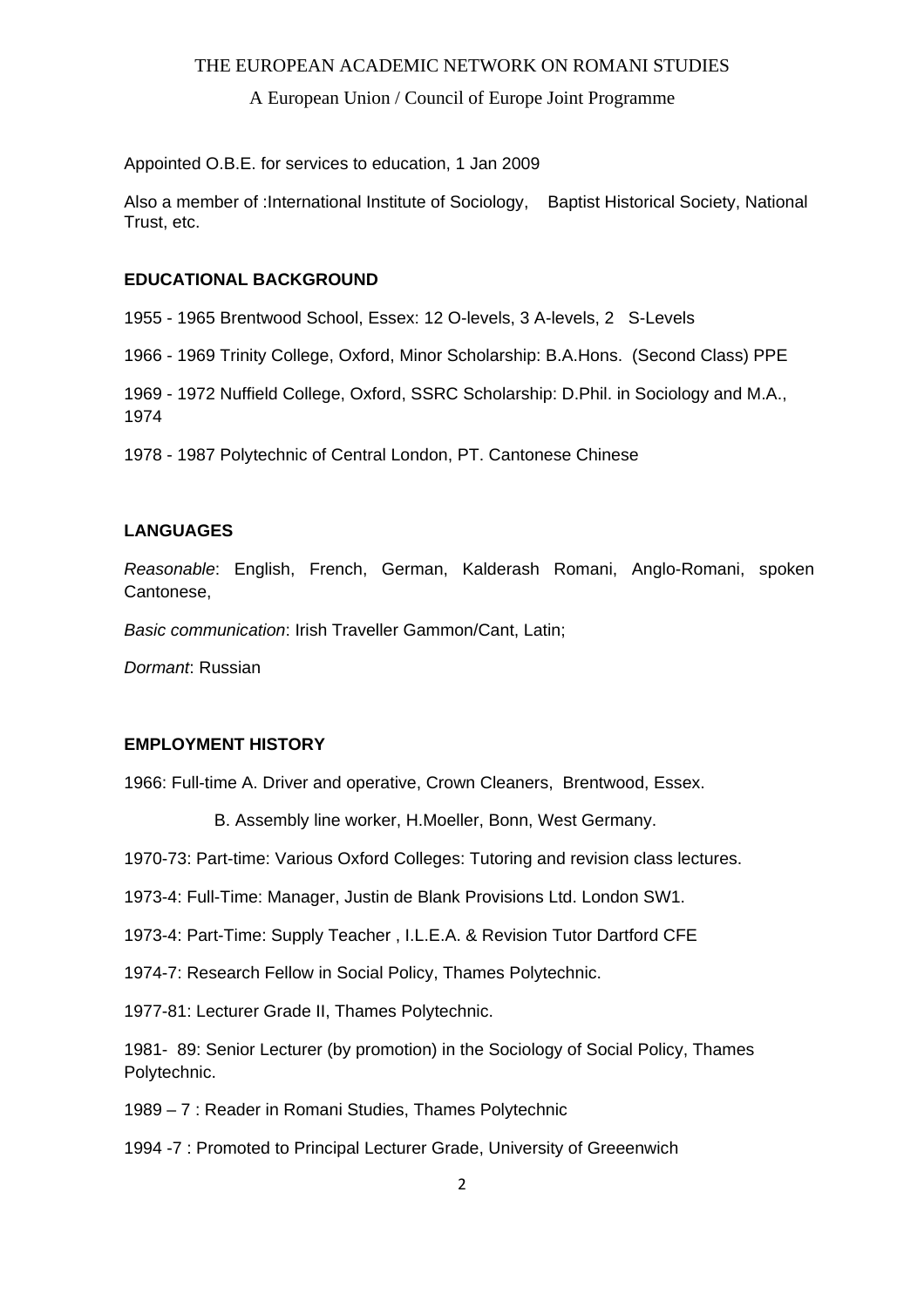## A European Union / Council of Europe Joint Programme

1997 - 2010 : Professor

2010- Emeritus Professor

## **RESEARCH and EXTERNAL FUNDING**

2010 Greenwich London Borough £500 for Romani History Seminar

2008 Greenwich London Borough £500 for Romani History Seminar

2008 DCFS £20K for Gypsy Roma Traveller History Month (via Roma Support Group)

2006 Arts Council England, £4,900 Romani Art Exhibition (via ACERT)

2006 Greenwich Council £2,500 Romani Art Exhibition and Community Work (via Stephen Lawrence Gallery)

2006 Advisory Council for the Education of Romanies and Travellers, £985 Romani Art Exhibition and Community Work (via Stephen Lawrence Gallery)

2005-06 ESRC Roma in Turkey £45,000+ ( End of Award Report Graded 'Outstanding', 2007

2003 Greenwich Council £27,000+ Better Governance of Older People

2002 Participation with Univ. of Paris V in EU network on Trav.Ed. training resources.

2001-2 Gypsy Council survey of Horsmonden residents, Kent

1999 British Council: Visit to Bulgaria to advise on Multicultural training

1997- Participant in School of Social Science Research Centre (HEFC funding)

1996 July 9-12. QR funding for Romani Studies Research. £56,000

1993-4 ESRC funding for Romani Studies Research Seminar Series UK £8,900

1993- Project on Ethnic Relations £1550: Gypsies in Bulgaria (with I.Iliev, Sofia University)

1993 - European Commission: Development of Romani Encyclopaedia Project 2500 ECUs

1991-2 EC funded research with Etudes Tsiganes on EC regulation of migration (F.Fr.10,000)

1988 March - April : U.S.A. and Hong Kong research: British Academy, ILEA HERSEF, and the US Embassy (c£1,200 in total)

1986 British Council-sponsored individual research visit to Hungary.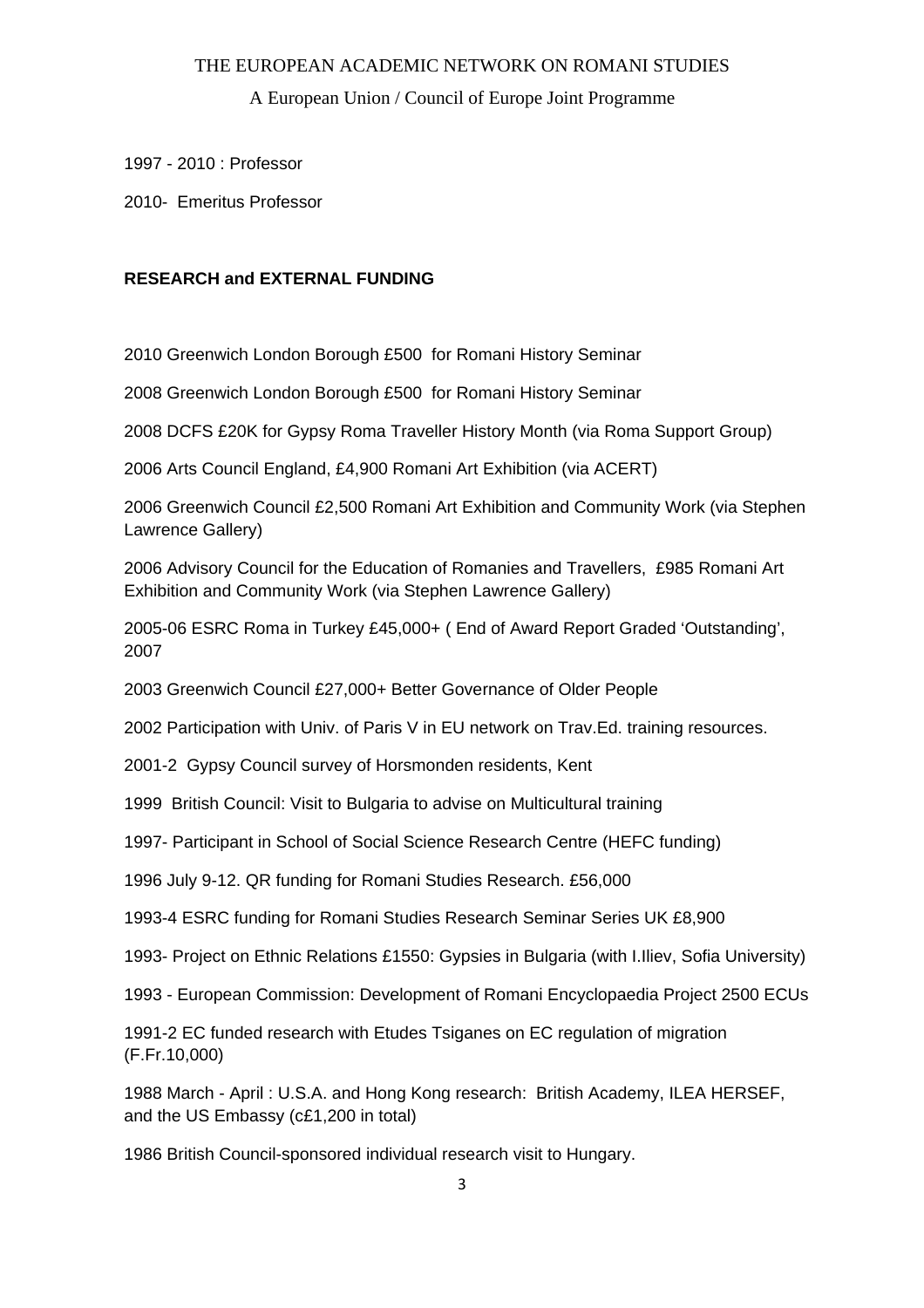A European Union / Council of Europe Joint Programme

1985 - 6: EEC Social Commission F.Fr. 17,000: Gypsy Education (plus sabbatical term)

1984: French Ministry of Education F.Fr. 7.000: Gypsy Education

1984: Conferences on Languages without a written tradition: British Council (£288), Greater London Council (£2,000), and from other local authorities.

1980: British Academy (£987) for fieldwork in China and Hong Kong on Fisherfolk and Canal-Boat Dwellers.

1980: Commission for Racial Equality (for National Gypsy Education Council) £10,000

1977: City Parochial Foundation (for National Gypsy Education Council) £3,500

In addition, I have been grant-aided for international conferences by the governments of France, Sweden, Czech Republic, Hungary, and former Jugoslavia, and by the European Community. I have also attended research conferences in Bulgaria, Poland, Germany, Spain, Switzerland, Turkey, Ireland, the Netherlands, Belgium, Italy, Canada and the United States, usually with external funding, and attended an OSCE meeting in Warsaw on attachment to the Foreign Office. I regularly act as an expert witness in planning, child protection and criminal cases.

### **Research Doctorate Supervision and examination.**

8 PhD candidates supervised to completion, (2 external, LSE, Exeter,). 1 M.Phil supervised to completion;1 PhD candidate currently being supervised. External examiner at Oxford, LSE, Warwick, Cardiff etc.

# T.A.Acton: Publications and Papers

-----------------------------------------------------

## **AUTHORED BOOKS**

Gypsy Politics and Social Change Routledge & Kegan Paul, London 1974 ISBN 0 7100 7838 2

Gypsies Macdonald Education, London & Silver Burdett, New York 1981, ISBN 0 356 05956 1

Gitanos, Pueblos Supervivientes Espasa-Calpe, Madrid, 1983 ISBN 84-239-5780-2 (tr.R.R.Forti)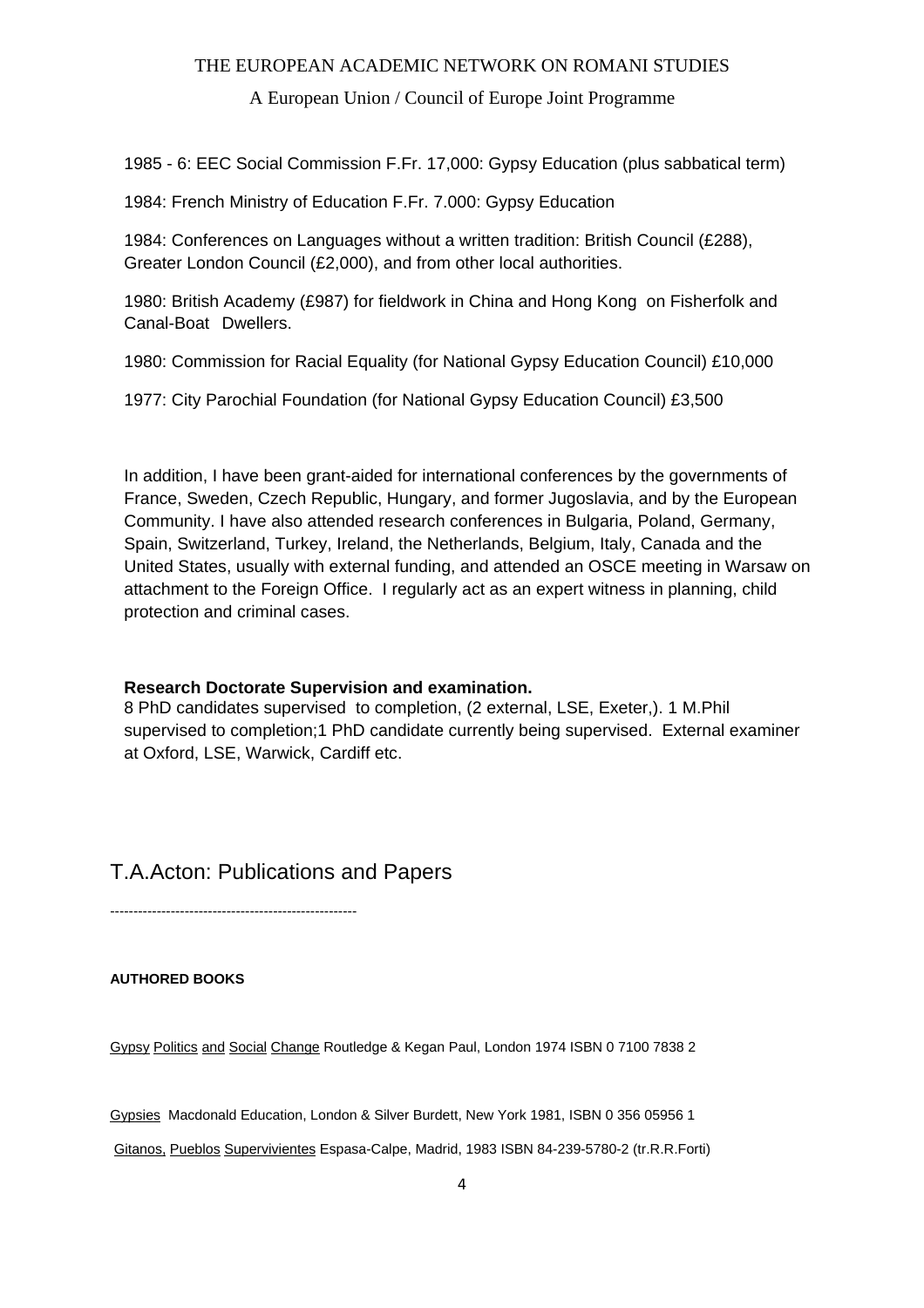### A European Union / Council of Europe Joint Programme

Sigojnere er et Folk, Forum, Copenhagen, 1983 sbn 87553-1087-7 (tr.J.E.Albert)

The Romanichal Gypsies (with David Gallant) Wayland, Brighton, 1997, 2<sup>nd</sup> ed. 2000

 Romové - Ohrozhené kultury (with David Gallant, tr. Pavel Vondràchek) Nakladatelství Svojtka & Co., Prague, 2000

#### **EDITED BOOKS**

(Ed.) The Romano Drom Song Book Romanestan Pubs., Oxford 1971, New Enlarged edn, ed. D.Stanley & R.Burke, London 1986, ISBN 0 947803 01 7

(ed. with Dr.D.S.Kenrick)Romani Rokkeripen To-Divvus: the English Romani dialect and its contemporary social, educational and linguistic standing Romanestan Pubs., London 1984 ISBN 0 947803 00 9

Gypsy Politics and Traveller Identity University of Hertfordshire Press May 1997 ISBN 0 90045875 5

Romani Culture and Gypsy Identity (ed. with Gary Mundy) University of Hertfordshire Press May 1997 ISBN 0900458 76 3

Language, Blacks and Gypsies (ed. with Morgan Dalphinis) Whiting & Birch Ltd. London, 2000

Scholarship and the Gypsy Struggle University of Herts Press, Hatfield, 2000

Counter-Hegemony and the Post-Colonial Other (ed. with M.Hayes) 1-84718-027-2, 212pp, Cambridge Scholars Press, Newcastle, 2006

Travellers, Gypsies, Roma: The Demonisation of Difference (ed. with M.Hayes) 1-84718-127-9, 129 pp, Cambridge Scholars Press, Newcastle, 2007

All Change – Romani Studies through Romani Eyes (ed. With D.LeBas) University of Herts Press, Hatfield 2010 ISBN 978-1-905313-78-5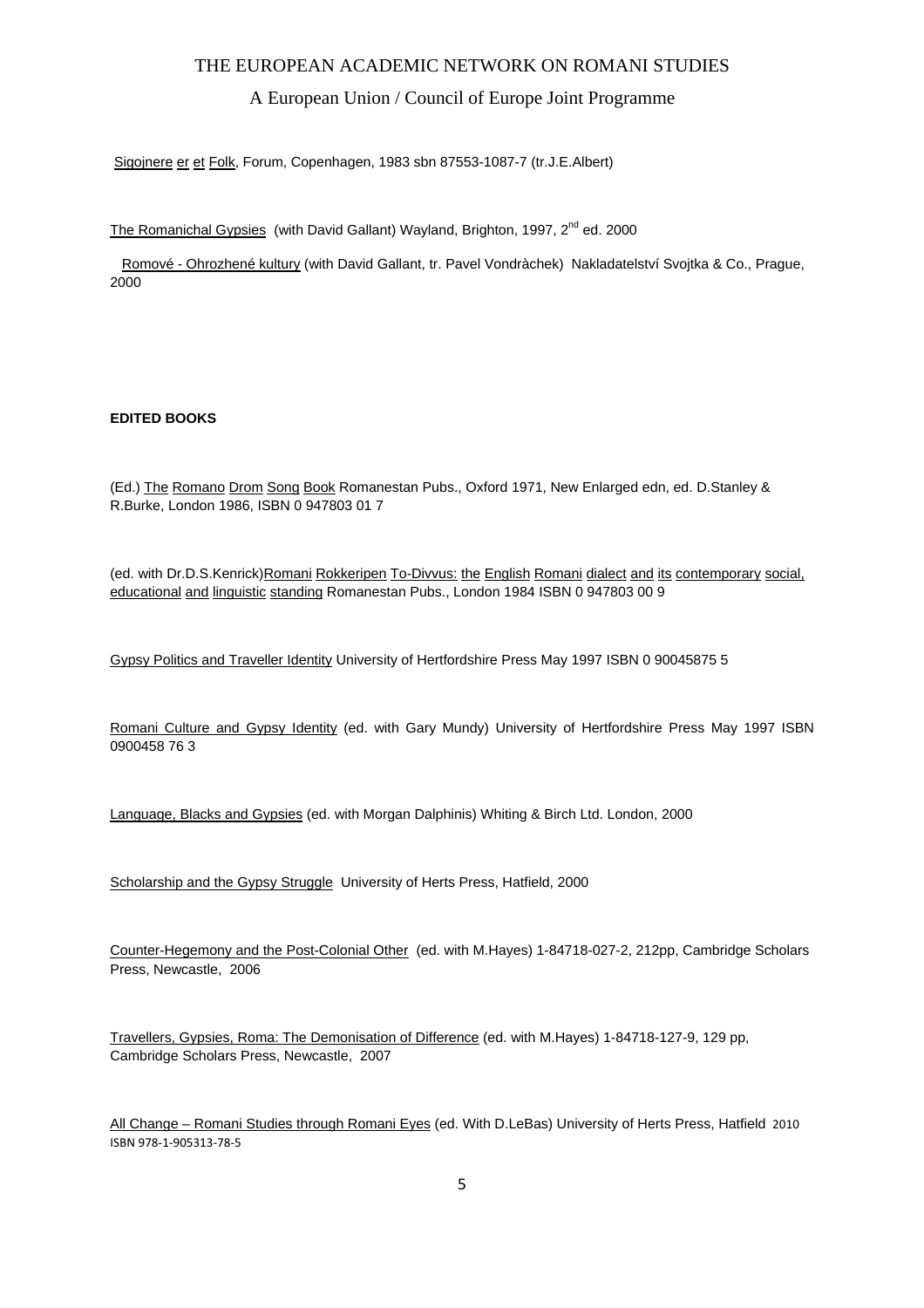### A European Union / Council of Europe Joint Programme

#### **ARTICLES IN REFEREED JOURNALS**

Note: Some of these articles are minor items not themselves refereed, although in journals which are refereed. They are asterisked thus:\*

RADICAL COMMUNITY MEDICINE, 19, 1984 "From Public Health to National Health"

INTERNATIONAL JOURNAL OF THE SOCIOLOGY OF LANGUAGE No.19, 1979 "Educational Policy and Language Use" (with G.A.Davies)

EDUCATIONAL RESEARCH (Journal of the National Foundation for Educational Research) Vol.22 (3) 1980 "Educational Criteria of Success: Some Problems in the work of Rutter, Maughan, Mortimore and Ouston"

AMERICAN JOURNAL OF COMPARATIVE LAW Vol.45 No.2 1997 (with S.Caffrey and G.Mundy) "Theorizing Gypsy Law" pp237-249

Reprinted 2001 in W.O.Weyrauch ed.Gypsy Law: Romani Legal Traditions and Culture University of California Press, Berkeley, Los Angeles and London. pp.88-100

Vol LI, Summer 2003, No.3 "A Three-cornered Choice: Structural Consequences of value-priorities in Gypsy Law as a model for more general understanding of variations in the administration of justice" pp.639-657

#### JOURNAL OF THE GYPSY LORE SOCIETY / ROMANI STUDIES

Series III, Vol.50 (3), 1971 "The functions of the avoidance of *mochadi kovels* among Gypsies in South Essex"

Series III, Vol.51 (3) 1972 "The Social and War Crimes Commissions of the World Romani Congress"

\*Series IV, Vol. 1 (1) 1976 "The last 'King of the Gypsies' at Kirk Yetholm"

Series V, Vol.3 (2) 1993 "Rom Migrations and the end of Slavery" pp77-89

Series V, Vol.17 (2) 2007 "Review of Roma and Gypsy Travellers in Europe" by Angus Bancroft, pp 247-250.

#### JOURNAL OF MEDITERRANEAN STUDIES

Vol.7 (1) 1997 "Mediterranean religions and Romani people" pp37-51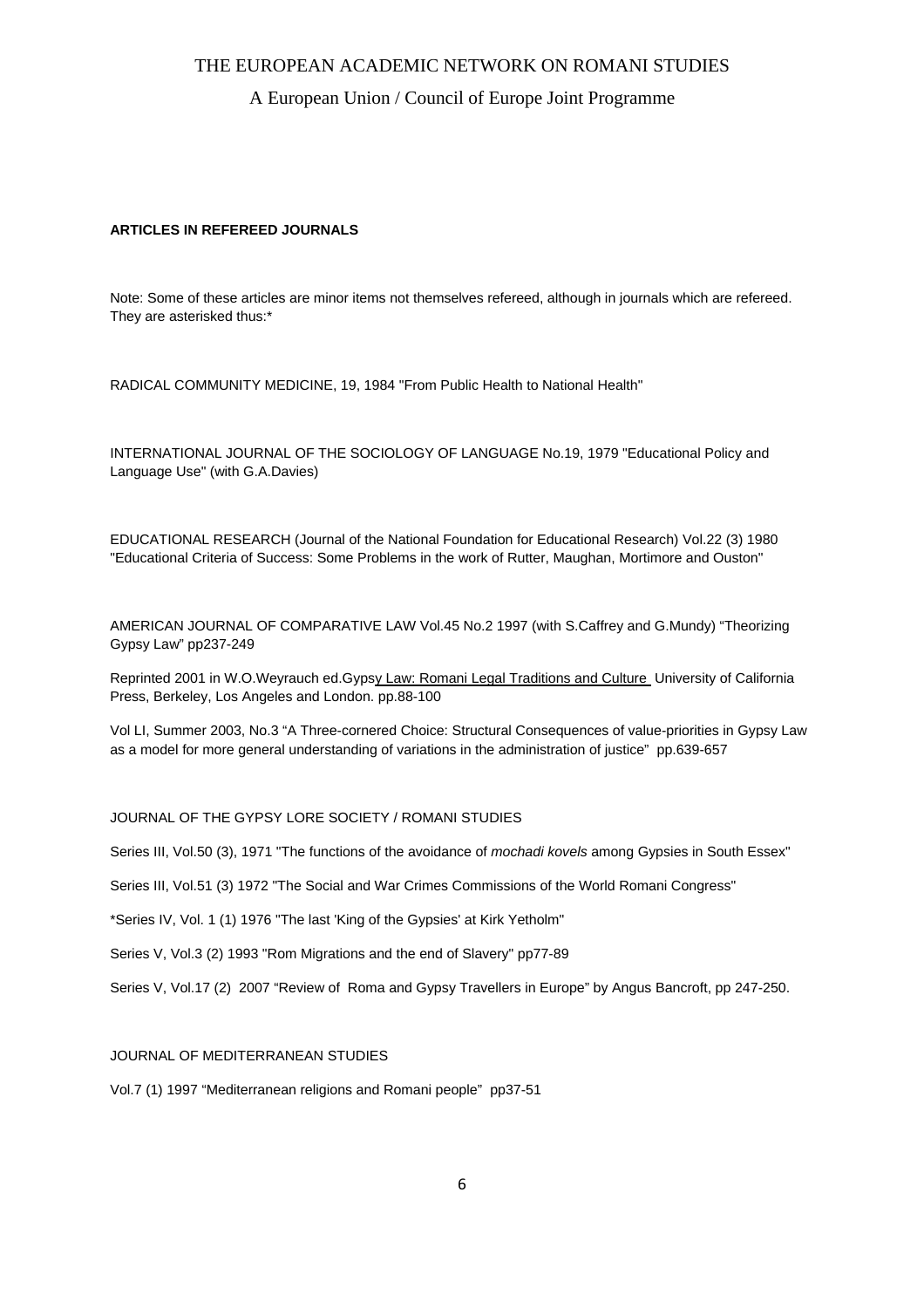#### A European Union / Council of Europe Joint Programme

HEALTH AND PLACE Vol 4 No.1 1998 "Gendered Health Policies and a women's movement: the Gypsy case (with S.Caffrey, S.Dunn and P.Vinson.) pp 45-54

#### ÉTUDES TSIGANES

Vol. 17 (2) 1971 "L'avenir de l'organisation internationale tsigane"

Vol.33 (2), 1987 "Le Prix Romanes et l'avenir de la litterature Romani"

\*Vol.36, (4), 1990 "Mary Robinson, Presidente de l'Irlande apporte son soutien aux gens du voyage"

Vol.39 (1), 1993 "Les définitions légales du Tsigane au Royaume-Uni"

ETHNIC AND RACIAL STUDIES Vol.2(2) 1979 "Academic Success and Political Failure"

(Also HOMMES ET MIGRATIONS No.124, 1978, "Reussité littéraire et insucces politique")

Vol.26(2): 395, 2003 "Response to Barany"

Volume 28 (4) July 2005. p.775-6" Review of Istva´n Poga´ny, THE ROMA CAFE´ : HUMAN RIGHTS AND THE PLIGHT OF THE ROMANI PEOPLE"

Vol.30 (6) 2007 pp 1170-1 Review of C.Clark and M.Greenfields "Here to Stay: The Gypsies and Travellers of Britain"

THE ECUMENICAL REVIEW (Journal of the World Council of Churches) Vol.31 (3) 1979 (ed. S.Cranford) "The Gypsy Evangelical Church"

LACIO DROM (Journal of the Centro Studi Zingari, Rome)

Vol. 14 (3), 1979 "Il ruolo della cultura tradizionale Romani come contributo allo sviluppo dell'educazione moderna"

Vol.20 (6 - Supplement), 1985 "Oral Tradition and Individual Authorship: English Gypsies and the Creative Use of Tradition" (with N.A.Lee, M.Smith, & D.Stanley)

\*Vol.26 (5) 1990 "IV Congresso Mondiale dei Rom"

Vol.28 (3) 1992 "Definizione dei limiti di tolleranza della politica governitiva verso gli Zingari nel Regno Unito" (also anthologised in M.Karpati ed. 1992 Est e Ovest a Confronto sulle politiche regionali e locali versi i Rom Centro Studi Zingari, Rome )

Vol.29 (3-4) 1993 "Categorizzazione dei Viagganti irlandesi" pp.6-17

Vol.31 (1) 1995 "Note critiche sullo *Studio sugli Zingari* di Elizabeth Tauber pp.18-19

\*Vol.31 (1) 1995 "Seminario sui Rom della CSCE" pp.20-23

Vol.31(2) 1995 "Chibiaki politika - Politica Linguistica" pp.6-17

Vol.34 (2) 1998 "Comunità zingare e città" pp.42-49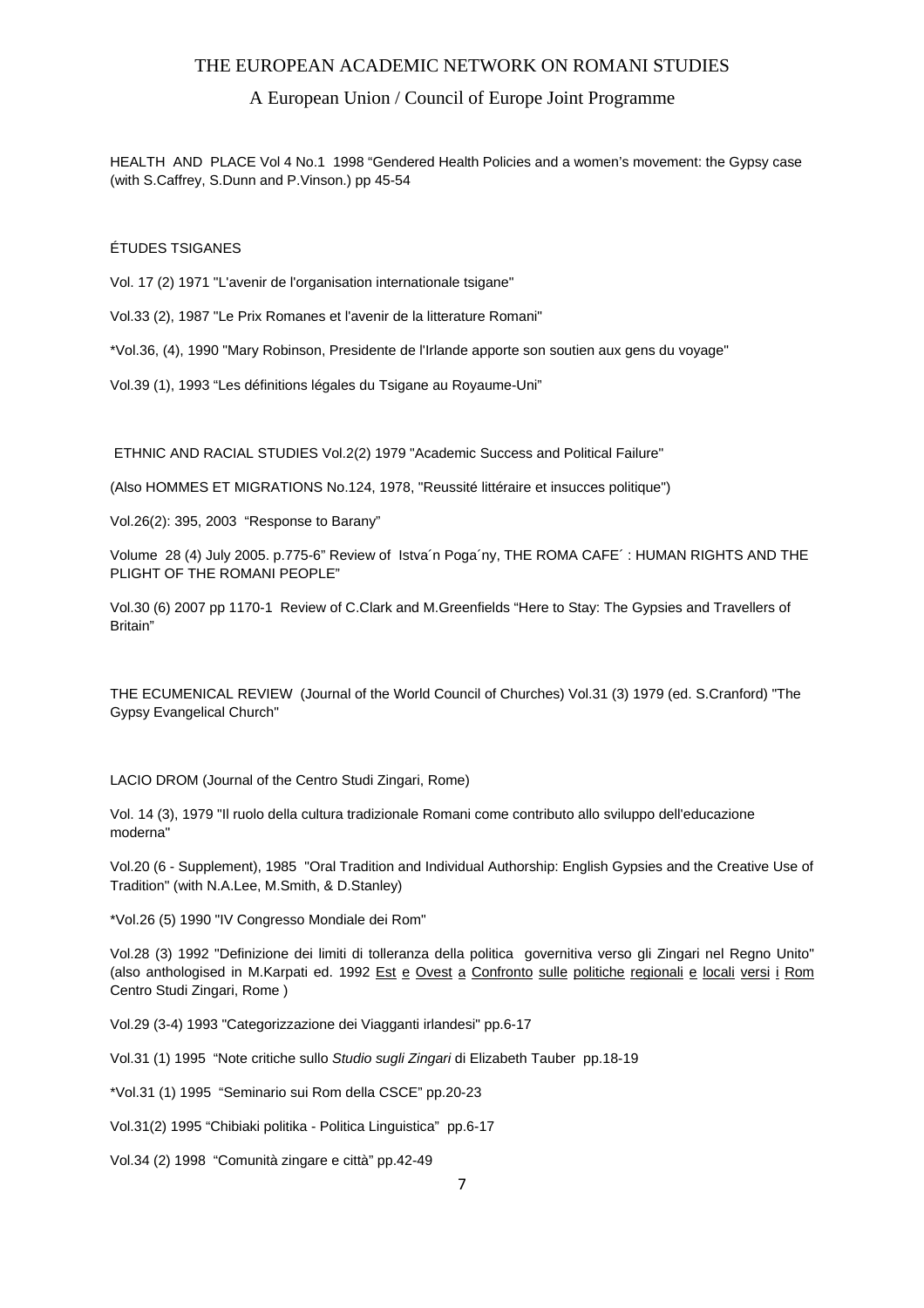#### A European Union / Council of Europe Joint Programme

Vol.34(6) 1998 "La ripresa dell'attività Zingara in Gran Bretagna" pp.31-36

REPLIKA - TARSÁLOMTUDOMÁNYI FOLYÓIRAT (Journal of Social Science)

No. 23-24, December 1996 (with Nicolae Gheorghe) "A multikuturalás problémai: kisebbséggi, etnikai, nemzetiségi és emberi jogok" pp207-218

ROMA (Journal of the Indian Institute of Romani Studies)

No.11. 1979 "The Ethnicity of the British Romani Populations"

No.14. 1981 "Institutional Tasks before the Third World Romani Congress"

\*No.25. 1986 "The International Symposium on Romani Language and Culture in Sarajevo"

\*No.34. 1991 "Romani Encyclopaedists set to Work"

No.35. 1991 "Defining the Limits of Tolerance - UK Government Policy on Gypsies"

\*Nos.38-9 1993 "New Proposal to Curb illegal camping in Great Britain by Gypsies and Travellers"

No.44-45 1996 "A Romani Resettlement - Bosnia Refugee Roma in England" pp 62-67

No.51-52 1999 "Towards Law Reform and a better deal for Romani Travellers in Great Britain" pp21-28

No.56-57, 2008 "Has Rishi Gone out of Style? Academic and Policy Paradigms in Romani Studies"*,* pp. 31-38

ZEITSCHRIFT FÜR KULTURAUSTAUSCH, Vol.31 (4), 1981 "Zigeunerkunde - ein Begriff dessen Zeit vorbei ist"

Reprinted in Joachim S.Hohmann, ed. HANDBUCH ZUR TSIGANOLOGIE, 1996, Peter Lang, Europäischer Verlag der Wissenschaften, Postfach 941225, 60460 Frankfurt/Main, Germany & 275 7th Ave., 28th Fl. New York, NY 10001-6708, pp 55-63

JOURNAL OF THE ROYAL ASIATIC SOCIETY (HK) Vol.21, 1981/2, "Education as a by-product of fishmarketing"

SPECIAL EDUCATION (Journal of the National Council for Special Education) 1985 Vol 12 No.1 "Gypsy Education: At the Crossroads"

#### EUROPEAN JOURNAL OF INTERCULTURAL STUDIES

Vol.1 (3), 1991 "From summer voluntary to European Community Bureaucracy: The development of special provision for Traveller Education in the United Kingdom since 1967" (with D.S.Kenrick) pp 47-62

\*Vol.5(1)1994 Review of Advisory Council for the Education of Romanies and Other Travellers The Education of Travellers' Children pp63-4

\*Vol.6 (1) 1995 Review of H.Booth The Migration Process in Britain and West Germany (Avebury 1992) pp 62-3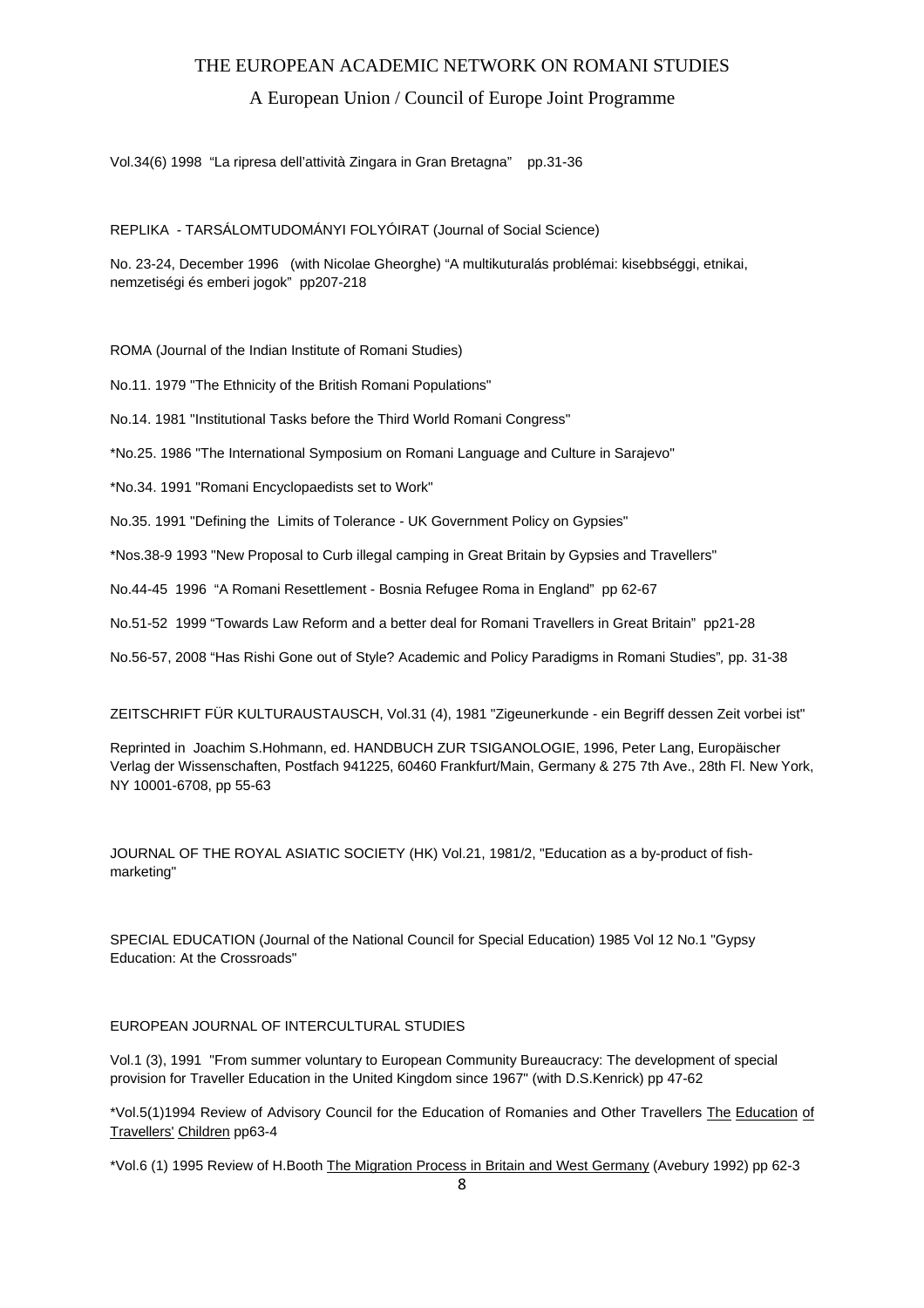### A European Union / Council of Europe Joint Programme

#### NATIONALITIES PAPERS

Vol. XX1 (2) Fall 1993 pp 273-281 "Myth and Counter-Myth: A Response to Jiri Lipa and Werner Cohn."

Vol.31 (1) 2003 pp13-14 "Sir Angus Fraser 1928-2001"

SOCIOLOGY REVIEW Vol.4(1) September 1994 "Modernisation, Moral Panics and the Gypsies" pp 24-28

CIGANY NEPRAJZI TANULMANYOK [Studies in Roma (Gypsy) Ethnography] Vol.2, 1994 pp 79-98 "Unity in Diversity: Can cultural division be a source of strength to the Romani People facing current crises in Europe"

BULLETIN OF THE OFFICE FOR DEMOCRATIC INSTITUTIONS AND HUMAN RIGHTS (OSCE) Spring 1995, Vol.3 (No.2) pp. 28-40 (with N.Gheorghe) "Dealing with Multiculturality: Minority, Ethnic and Human Rights"

CHIMERES No.26, Autumn 1995, Les réfugiés Roms de Bosnie et de Serbie au Royaume-Uni, pp 89-97

### MIGRATION WORLD Vol.XXIV (4) 1996 "Romani Resettlement" pp.21-27

AMERICAN ANTHROPOLOGIST 2001, Vol. 103(4) Review of Alaina Lemon "Between Two Fires: Gypsy Performance and Romani Memory from Pushkin to Postsocialism""

AMERICAN JOURNAL OF SOCIOLOGY Jan 2003 Vol. 108:4 pp. 890-2 Review of Z.Barany "The East European Gypsies" and " Y.Matras "Romani: A Linguistic Introduction"

JOURNAL OF ETHNIC AND MIGRATION STUDIES 2003 Vol.29 No.5 Review of Hancock "We are the Romani People" and Werbner "Imagined Diasporas among Manchester Muslims" pp 907-908

2005Vol.31 (2) March Review of D.J.Nemeth "The Gypsy-American: An Ethnographic Study" pp421-422

ESSEX HUMAN RIGHTS REVIEW 2004 Vol.1, No.1 pp 17-28 "Human Rights as a Perspective on Entitlements: The Debate Over 'Gypsy' Fairs in England" (Online: http://projects.essex.ac.uk/ehrr/) (reprinted in T.Acton & M.Hayes ed. Travellers, Gypsies, Roma: The Demonisation of Difference 1-84718-127-9, 129 pp, Cambridge Scholars Press, Newcastle, 2007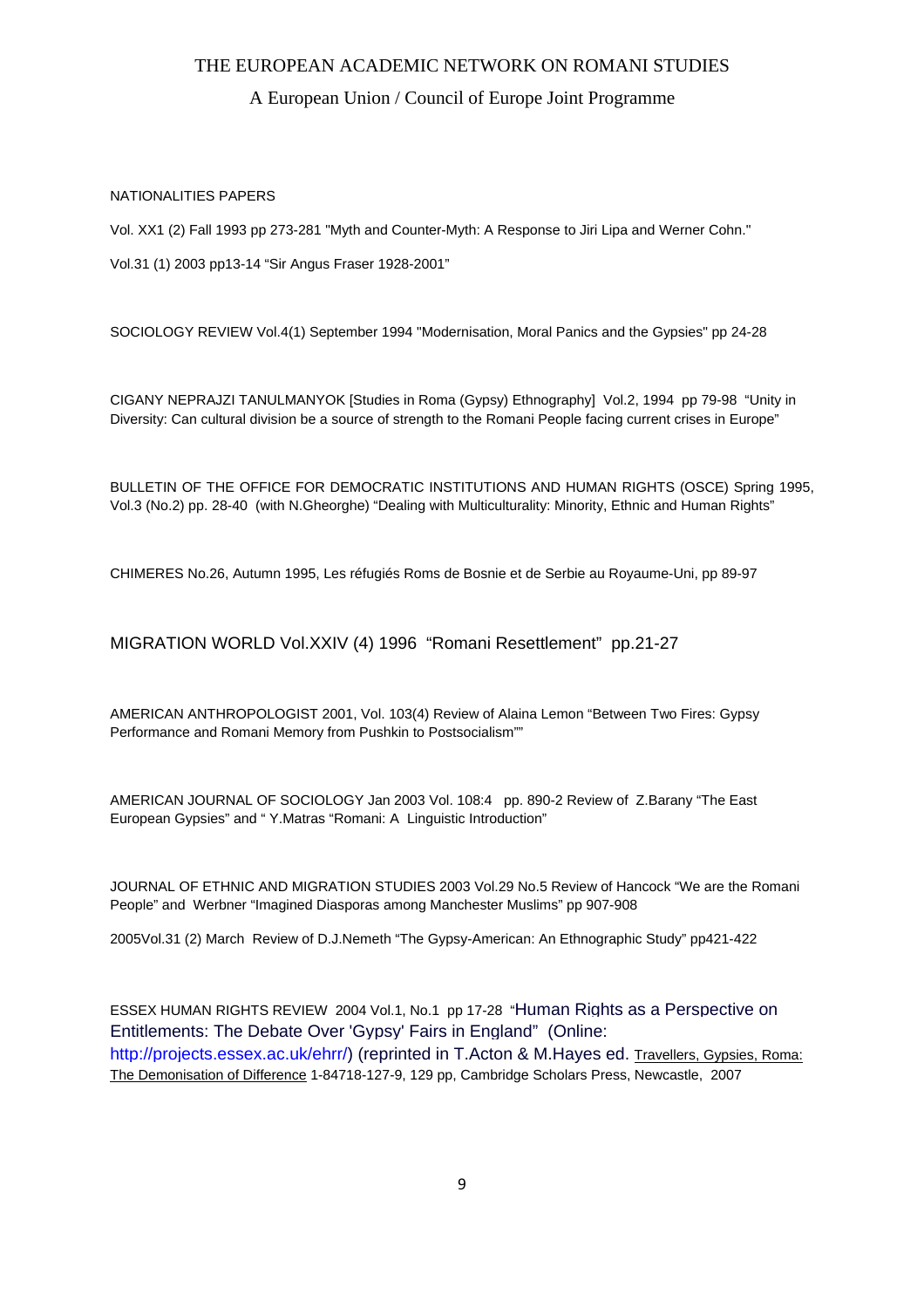### A European Union / Council of Europe Joint Programme

JOURNAL OF MULTILINGUAL AND MULTICULTURAL DEVELOPMENT Vol.27:4, 2006 pp353-355 "Review of Derrington and Kendall "Gypsy Traveller Students in Secondary Schools", Marks "Traveller Education, Changing Times" and Tyler "Traveller Education: Accounts of Good Practice".

Vol.28 (4) 2007 Review of J.Richardson "The Gypsy Debate: Can Discourse Control?" pp343-5

JOURNAL OF LEGAL PLURALISM No.51 (2005) actually published in 2006, pp29-49 "Conflict Resolution and Criminal Justice – Sorting out Trouble; Can legislation resolve perennial conflicts between Roma/Gypsies/Travellers and 'National Majorities".

EUROPEAN HISTORICAL QUARTERLY Vol.37 (3) 2007 Review of L.Charnon Deutsch "The Spanish Gypsy" pp.467-8

#### **CHAPTERS IN BOOKS**

(including collaborations)

In P.Abbott & G.Payne eds. New Directions in the Sociology of Health B.S.A./Falmer Press 1991 (with D.Chambers) "Where was Sociology in the Re-establishment of Public Health"

In H.Steyne & D.Derrick ed. The Education of Travellers' Children Centre on Educational Disadvantage, Manchester, 1979, "Seven Wasted Years - negotiations with the D.E.S. 1970 - 1977"

In A.Reyniers ed. Les Pratiques de deplacement, de stationnement des populations tsiganes et nomades en France Sorbonne, Paris, Tome 1 1984, Tome 2 1985, research collaborator & author of Tome 2, Annexe, pp 92 - 142 "Practice concerning Travelling and Camping by Nomads in Great Britain"

Collaborator in J.P.Liegeois ed. Tsiganes et Voyageurs Council of Europe, Strasbourg 1985, ISBN 92-871-0790-4

 Collaborator in J.P.Liegeois ed. The Education of Gypsies and Travellers European Union 1987 ISBN 92-871- 0791-2 2nd Ed.1994 Much revised

In J.Grumet ed. Papers from the 4th and 5th Annual Meetings of the G.L.S.N.A.C N.Y 1985"The Social Construction of the Ethnic Identity of Commercial-Nomadic Groups" , reprinted In L.Piasere ed. 1995 Communità Girovaghe, Communità Zingare Liguore Editore, Naples (Anthropos Collection No. 22) ISBN 88-207-2265-8 (and proposed to be reprinted in 2 further current anthologies in English)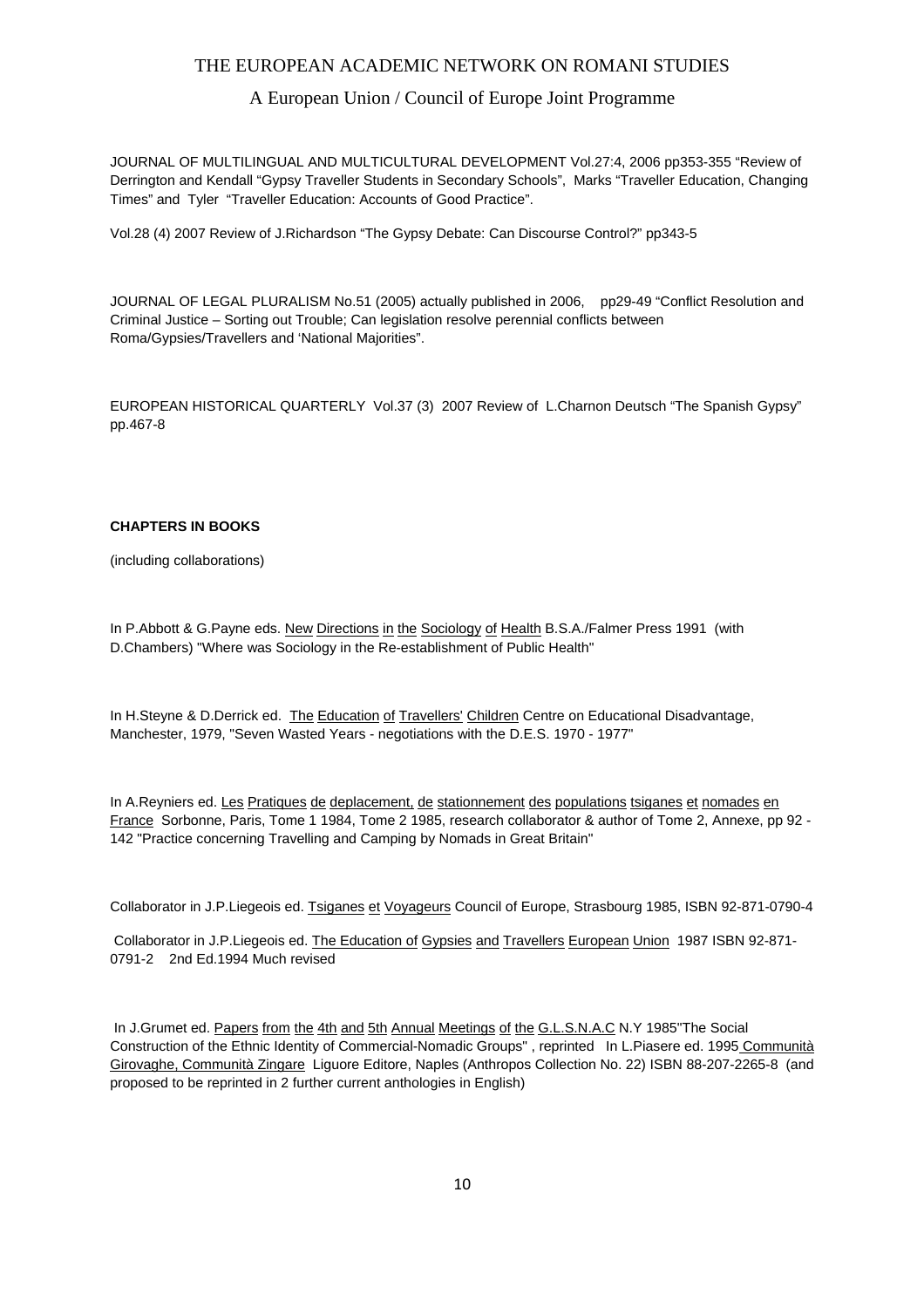### A European Union / Council of Europe Joint Programme

Collaborator in E.E.C. Commission Report La Scolarisation des Enfants Tziganes et Voyageurs Luxembourg, 1986 ISBN 92-825-6429-0

School Provision for Gypsy and Traveller Children 1987 ISBN 92-825-7550-0

La Scolarizzazione dei Bambini Zingari e Viagganti ISBN 92-825- 7182-3

In M.Waterson Ed. The Swann Report and Travellers, ACERT, London 1986 pp.17-42 "Reacting to Swann some difficulties"

Foreword to Hancock I.F. The Pariah Syndrome Karoma Press, Michigan 1987

In M.Šipka ed. Jezik i Kultura Roma - Romani Language and Culture Svetlost/Institute for National Minorities, Sarajevo, 1989 "The value of creolised dialects of Romanes - Vrijednost kreoliziranih dijalekta romskog jezika" pp 169 - 180, and (with N.A.Lee) "The Present and Potential Impact of Romani Language and Culture on the School Curriculum in the United Kingdom - Sadas'ne i moguc'e djelovanje romskog jezika i culture na nastavne planove u Velikoj Britaniji"

In P. Williams ed. Tsiganes: Identité, Evolution Études Tsiganes/Syros Alternatives, Paris 1989, "Oppositions théoriques entre 'tsiganologues' et distinctions entre groupes tsiganes" pp 87-97

In S.R.Clegg & S.G.Redding eds. Capitalism in Contrasting Cultures de Gruyter, Berlin 1990 "Ethnicity and Religion in the Development of Family Capitalism: Seui-seung-yahn immigrants from Hong Kong to Scotland".

In M.Reidy and S.Udodesku eds A call for a new community: racism and ethnic conflicts in the countries around the Baltic states, World Council of Churches, Geneva 1993 (with N.Gheorghe) "Minority, Ethnic, National and Human Rights" pp29-36.

In M.McCann, S.O Siochain & J.Ruane Irish Travellers: Culture and Ethnicity Institute of Irish Studies, Queen's University of Belfast, 1994 ISBN 0 85389 493 0 "Categorising Irish Travellers" pp 36-53

"La cultural y la lengua gitana: aspectos educativos" in Lopez S R, Senz J P, Montoya F M, Reche A N, Costa E C, Ramirez Sanchez J de D, San V A eds. La educación de los niños gitanos e ininterantes (Proceedings of the First European Union Gypsy Congress chaired by the Queen of Spain, with the participation of the prime Minister and the Minister of Social Security), Centro del Publicaciones del MEC, Madrid, 1996, pp 162-3.

Preface to Lazell D. 1997 *Gypsy from the Forest* Bryntyrion Press, Bridgend, Wales pp 7-14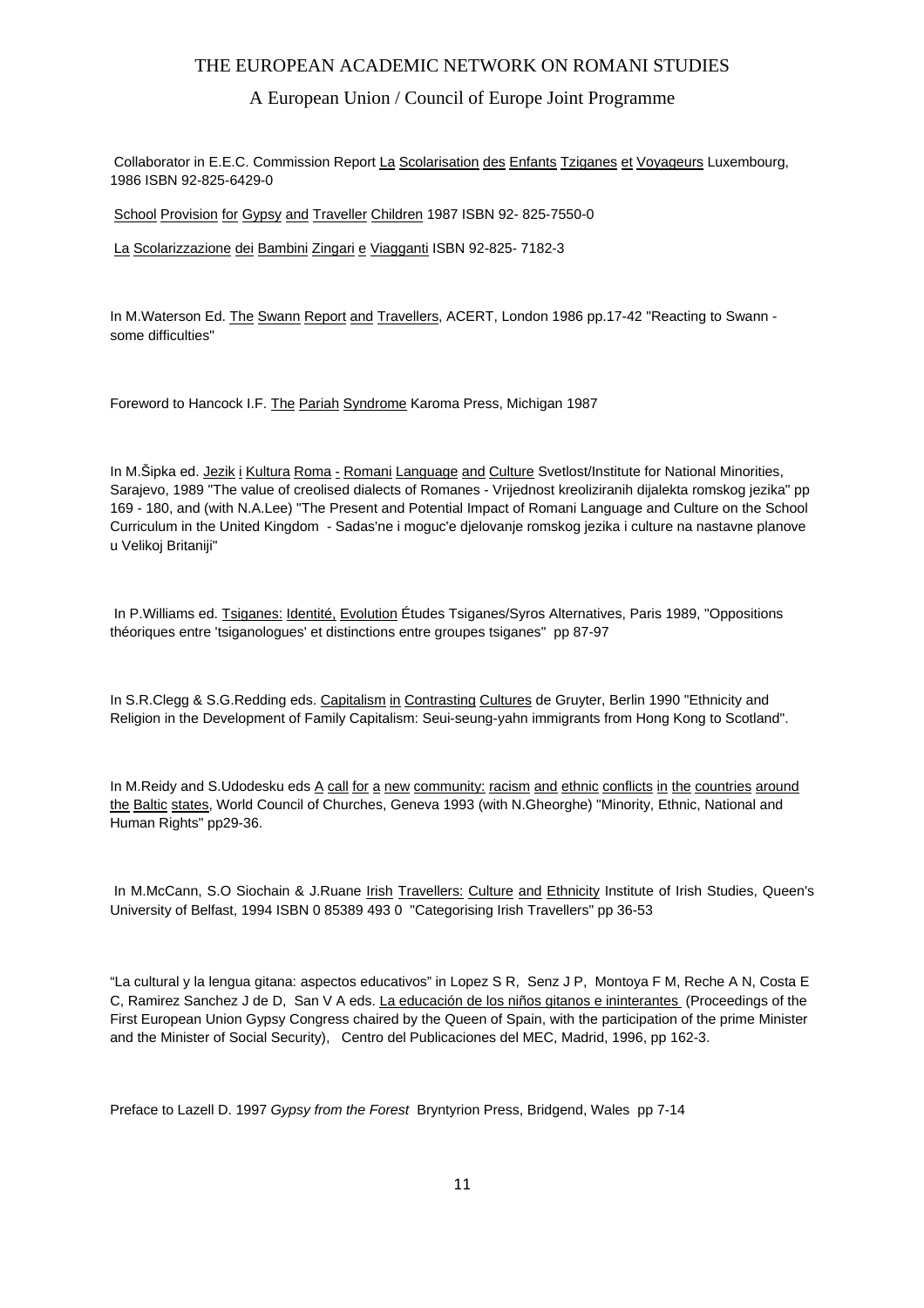## A European Union / Council of Europe Joint Programme

"The Theory of Gypsy Law" (with S.Caffrey and G.Mundy) in Gypsy Politics and Traveller Identity University of Hertfordshire Press May 1997 ISBN 0 90045875 5 pp. 142-152

"Gender issues in accounts of Gypsy health" (with S.Caffrey, S.Dunn and P.Vinson.) in Romani Culture and Gypsy Identity (ed. with Gary Mundy) University of Hertfordshire Press May 1997 ISBN 0900458 76 3, pp 164-179

"Using the Gypsies own Language: Two contrasting Approaches in Hungarian Schools" in D.Tong, 1998 Gypsies: An Interdisciplinary Reader Garland, New York ISBN 0 8153 2549 5

"Globalization, the Pope and the Gypsies" in A.Brah, M.J.Hickman and M.Mac an Ghaill 1999 Global Futures: Migration, Environment and Globalization, London, Macmillan/BSA pp. 144-157 ISBN 0 333 71775 9

"The Integration of Roma in State Administration and Politics in Central and Eastern Europe" (pp.142-152) + Czech trans. " Integrace Romû do Státní Správy a Politiky ve Strední a Východní Evropê" (pp. 316 - 325) in Gedlu, M. ed. The Roma and Europe/ Romové a Evropa - Report of the Stirin Conference, 1998, Institute of International Relations/Ministry of Foreign Affairs, Prague. 1999 ISBN 80-85864-71-1

"The development of literary dialects of Romanes and the prospects for an International standard" (with V.Marselos and L.Szego" in Language, Blacks and Gypsies (ed. Thomas Acton and Morgan Dalphinis) Whiting & Birch Ltd. London, 2000, pp. 59-70

"Introduction: The life and times of Donald Simon Kenrick" in Scholarship and the Gypsy Struggle (ed.Thomas Acton) University of Herts Press, Hatfield, 2000 pp. Ix-xxxi.

" The International Romani Union – An East European Answer to a West European Question? Shifts in the focus of World Romani Congresses 1971-2000" (with I.Klimova) in W.Guy ed Between Past and Future: The Roma of Central and Eastern Europe, University of Hertfordshire Press, Hatfield 2001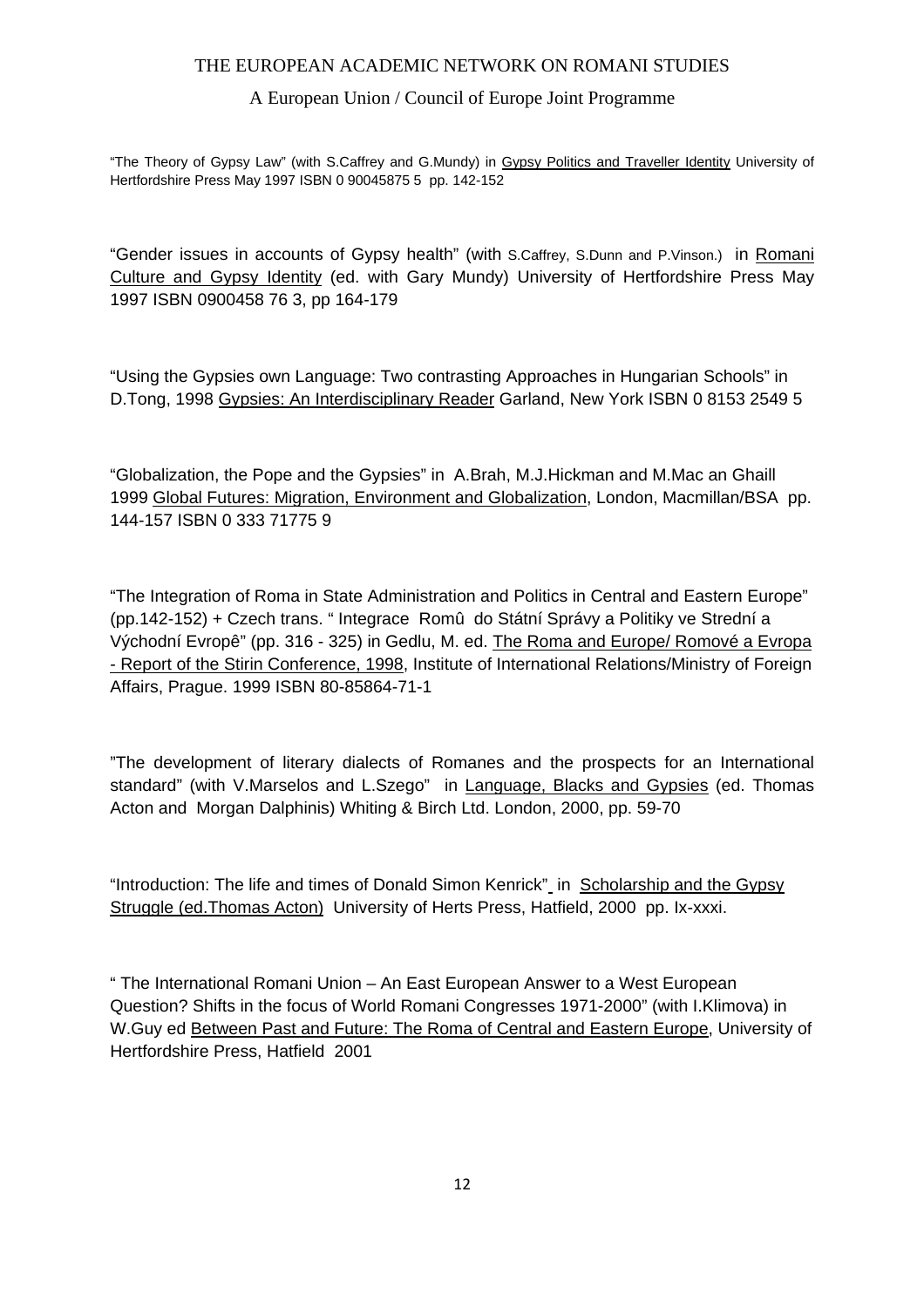## A European Union / Council of Europe Joint Programme

"Citizens of the World and Nowhere: Minority, Ethnic and Human Rights for Roma" (with N.Gheorghe) in W.Guy ed Between Past and Future: The Roma of Central and Eastern Europe, University of Hertfordshire Press, Hatfield 2001

"Modernity, Culture and Gypsies' Is there a Meta-Scientific Method for Understanding the Representation of 'Gypsies'? And do the Dutch really Exist" in Saul N. and Tebbutt S. eds 2004 *The Role of the Romanies: Images and Counter-Images of 'Gypsies/Romanies in European Cultures*, Liverpool: Liverpool University Press pp. 98-116 Isbn 0 85323 679 8

"No Promised Land: Romani Politics, Scholarship and the Discourse of Nation-Building" in Marsh A and Strand E eds. 2006 *Gypsies and the Problem of Identities*, London and Istanbul: IB Tauris/Swedish Institute in Istanbul, ISBN: 9186884174

"Some problems in bringing the Dialects and Culture of smaller Romani groups into the School curriculum" in T.Acton & M.Hayes ed. *Counter-Hegemony and the Post-Colonial Other* (ed. with M.Hayes) 1-84718-027-2, 212pp, , Cambridge Scholars Press, Cambridge 2006

"Why English Romanes did not become a literary language in the 1970s" in H.Kyuchukov Ed. *A Language without Borders* Uppsala University Press, ISBN 978-91-86624-98-9, (Endangered Languages and Cultures Series No.5, 2009, pp. 11-21

"The Gajo problem: By way of Background" in M.Horton and J.Grayson eds. *Roma New Migrants: Local Research in the UK and European Contexts* Barnsley: Ad Ed Knowledge Company LLP 2009 pp.5-7

T.Acton (2010) "Is Tradition the enemy of history?" in Lucy Orta ed. *Mapping the Invisible: EU-Roma Gypsies*, London, London College of Fashion/Black Dog Publishing, ISBN 978-1-906155-91, pages 20- 23

#### **OTHER PUBLICATIONS**

### *A. Reports*

(Ed.) *Current Changes among British Gypsies and their place in International Patterns of Development* NGEC Conference Proceedings, Oxford 1971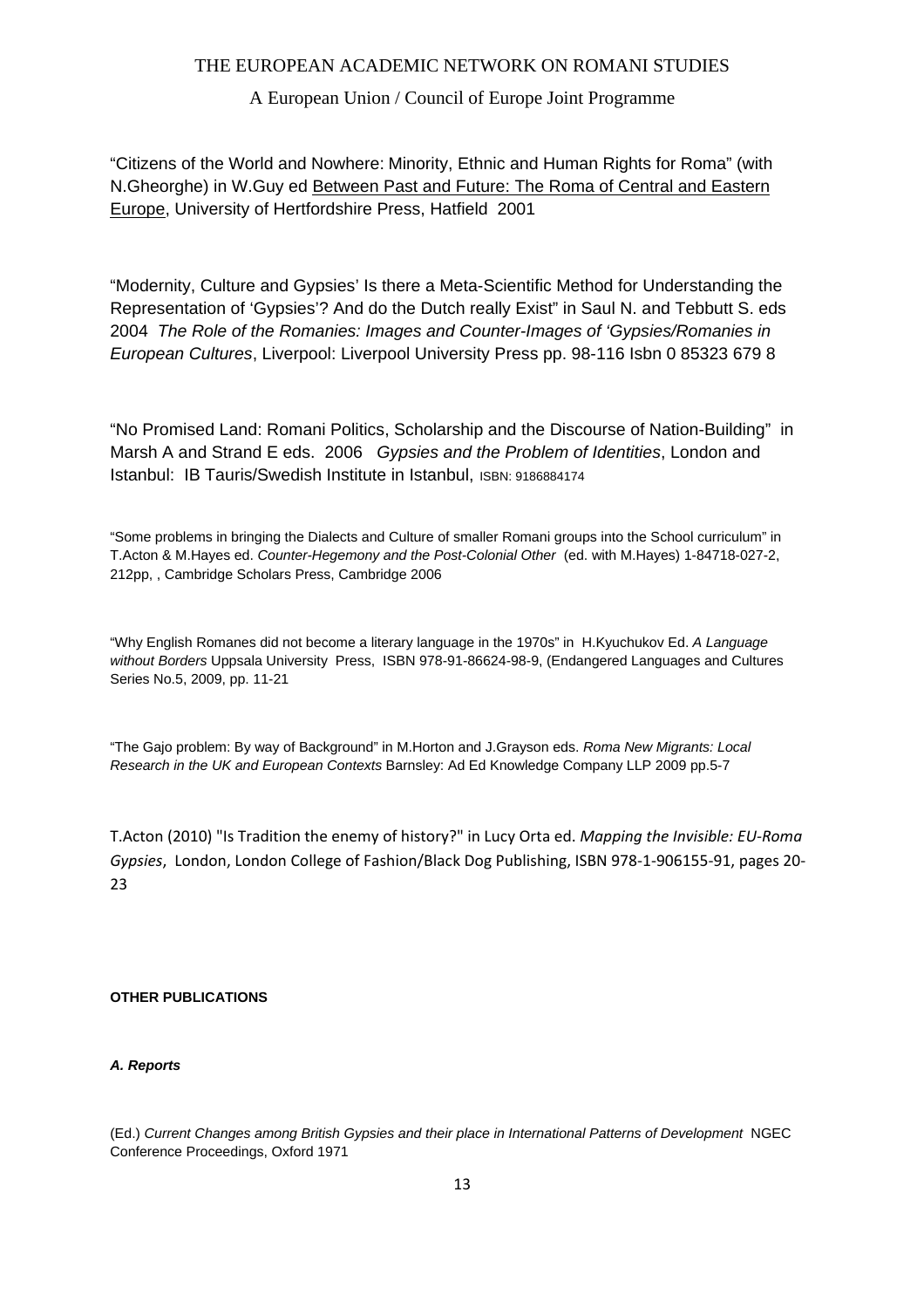### A European Union / Council of Europe Joint Programme

*Gypsy Community Work* Gypsy Council/Rowntrees Trust, London 1973

Confidential Report to the EC Commission Social Directorate (Migrant Labour Programme): *The Education of Travelling Children in the United Kingdom*. 1986 (with Dr D.S.Kenrick)

Confidential Report to British Council on *The Education of Gypsy Children in Hungary.* 1986

Report on the *Development of Research and Policy on Gypsies in the United States* (for the Cultural Section of the US Embassy) 1988

Report of the Staff Development Research Project on *Computing, Information Technology and Sociology* (with Dr.R.Allen) 1988

(Ed.) *Ensiklopedia Butiakero Kolo Raporto* (Report of the Encyclopedia Working Party) University of Greenwich/European Commission 1993 December

(with Cynthia Samblas and Patti Coke) Land, People and Freedom - Report of Conference of the National Council of Voluntary Organisations held on 18 June 1997 N.C.V.O., London, 1998, ISBN 071991521X

*Better Government for Older People* with Eime Tobari, Hussain Mark and Noel Campbell for the London Borough of Greenwich 2004

*Report on the Organisation of the Second Site Exhibition* ACERT/University of Greenwich, 2006

(with Adrian Marsh) *Report on ESRC Research Project Charting the Variety of Aspirations of Romani/Gypsy groups in Turkey (Ref RES-000-22-1652),* ESRC Swindon 2007

(with Adrian Marsh, N.Alpman and E.O. Incirlioglu 2007 *"Roman" Olmak* EDROM, Istanbul

*B. Articles in unrefereed periodicals and journals*

NEW SOCIETY

21 Nov. 1974 "Charities and the Iron Law of Chaos"

24 April 1975 "On Not Becoming a Sociologist"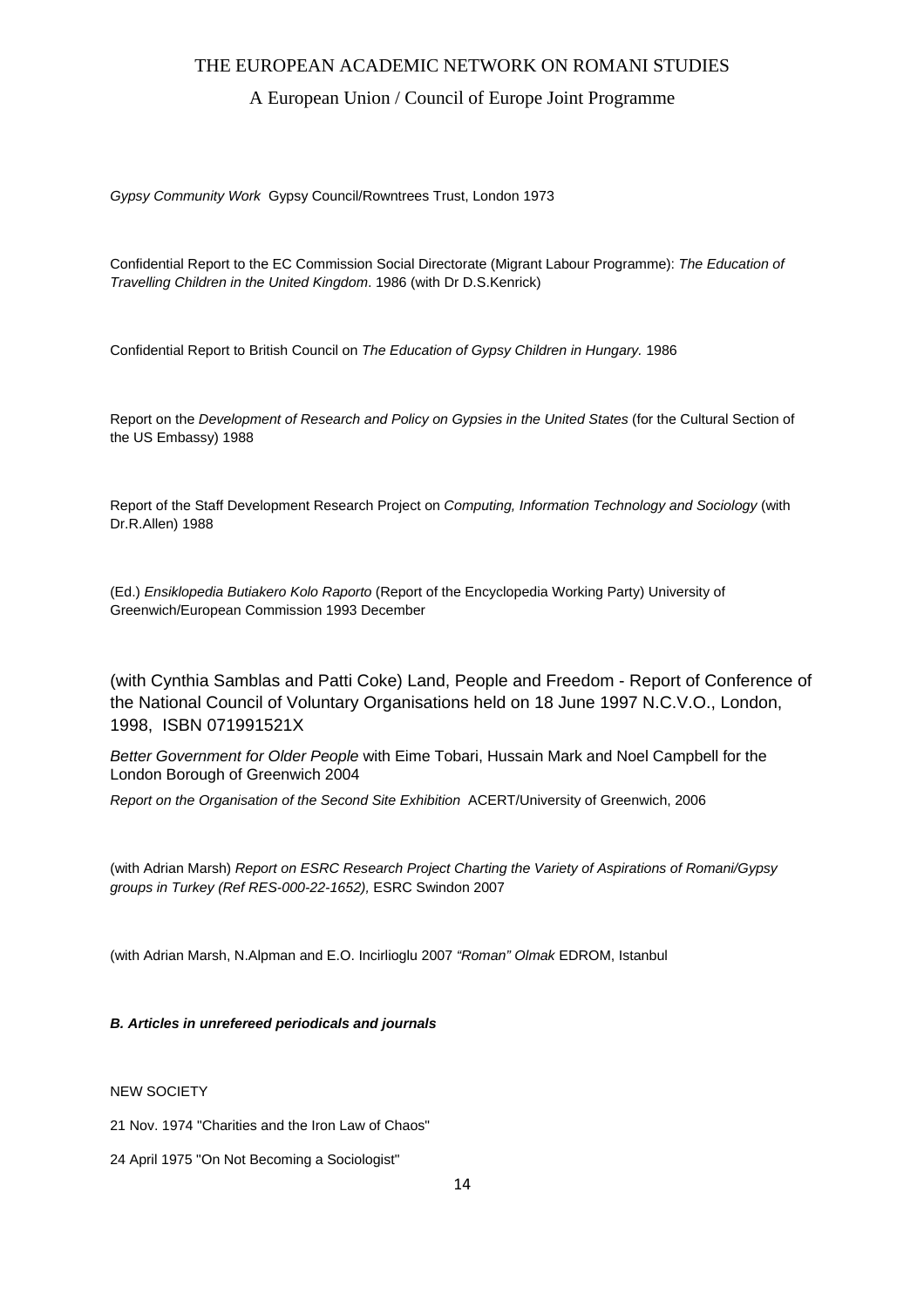#### A European Union / Council of Europe Joint Programme

NURSING TIMES 13 August 1986 "The Decline of Public Health" (with D.Chambers)

TRAVELLER EDUCATION (Journal of the National Gypsy Education Council): Numerous articles including No.6, 1975 "Romani in Class" No.16, 1981 "The development of a new romanticism in Gypsy Studies No.17 1982 "The struggle for Gypsy Education - a summary of developments 1980 - 1982" No.19 1984 "Languages without a written tradition" No.21, 1986 "Off your bike! - A new history of Vagrancy" (Review Article) No.22 1987 "Differing Approaches to Mother-Tongue Teaching in Two Hungarian Elementary Schools"

(Editor, TRAVELLER EDUCATION, 1978 - 1982, Nos. 14 - 17)

#### CHINA NOW

No.89, 1980 "Educating the children of herdsmen and fishermen"

No.102, 1982 (with B.C.B.Acton) "Boat-dwellers of South China"

#### CIGÁNYFÚRÓ

1995, (No.4) August (With B.R.Shyamala Devi) "Azindiai falu gazdasági fejlödése és a romani tanulmányok" pp.3-7 (In Hungarian)

#### NEWSLETTER OF THE GYPSY LORE SOCIETY

Vol.4 (1) 1981 "Gypsylorism in the Far East - Time for the End of an Ideology"

Vol.6(1) 1983 "A Note on Descent"

Vol.14 No.1, 1991, "The Fourth World Romani Congress

I TCHATCHIPEN - LA VERDAD, Publicación trimestral de investigación gitana (Instituto Romano, Barcelona) No.11 Jul-Sep 1995, "La necesidad de crear un romanò estandár" pp 22-28

TIMES HIGHER EDUCATION SUPPLEMENT 20 July 1990 "Stifled Voices Learn to Shout"

FACES Magazine Vol.13(5) January 1997 "Who are the Romanies" pp 4-7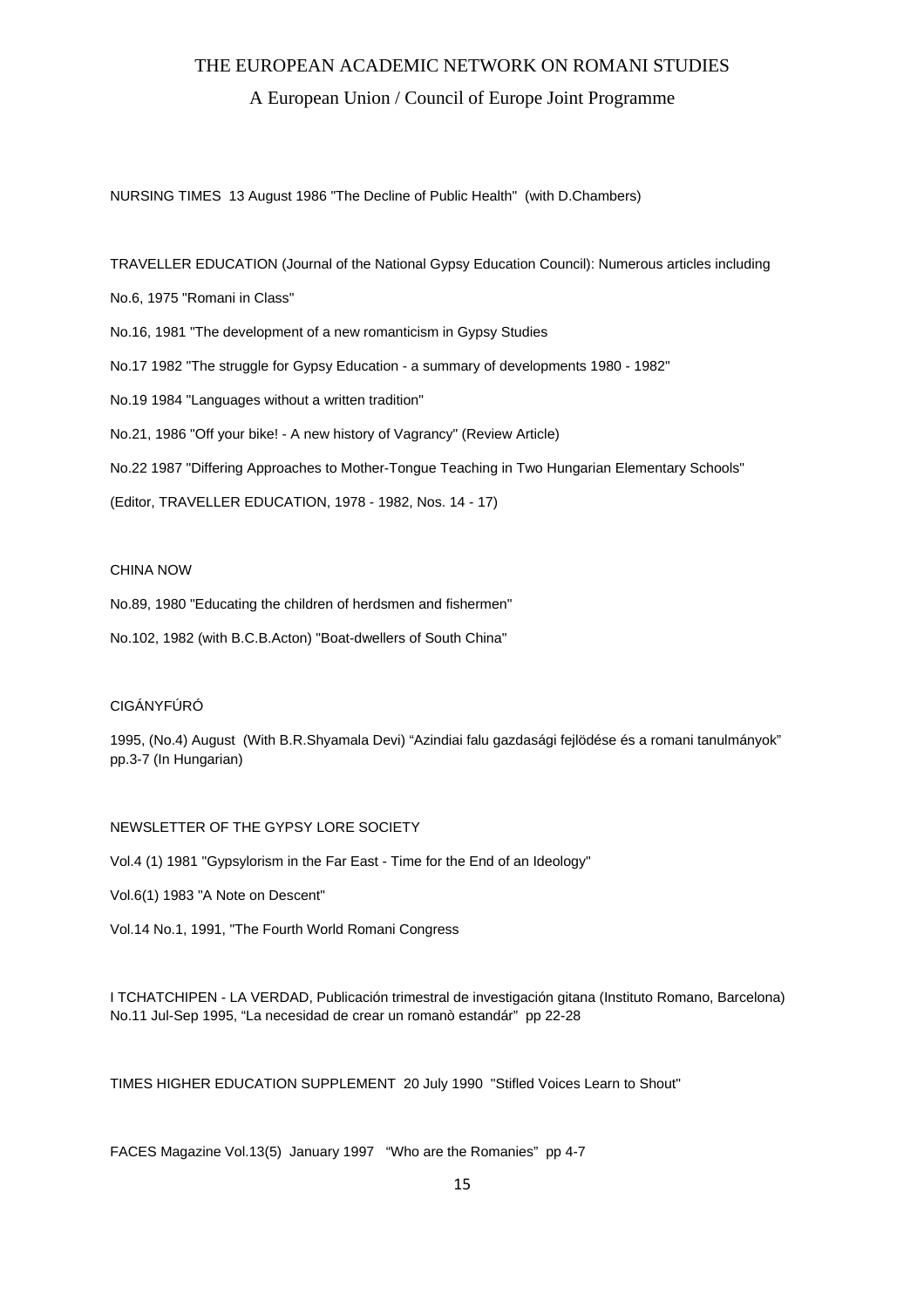### A European Union / Council of Europe Joint Programme

FACES Magazine Vol.13(5) January 1997 "Doing What is right - a cornerstone of the culture" pp 14-17

CPRSI Newsletter (Newsletter of the Contact Point for Roma and Sinti Issues of the OSCE Office for Democratic Institutions and Human Rights, Warsaw . Special Issue, November 1997 "Implementing Minority Rights for Roma and Sinte - A view from the United Kingdom" pp 4-5

ROMANO DZHANIBEN Vol.5 (1-2) 1998 "Romové ve Velké Británii" pp 87-89 (in Czech)

Vol13 (Summer) 2006 (with D.Kenrick) "Meetings with Milena" pp.239-40

TRAVELLER MAGAZINE "Traveller Education Funding Service to be cut" (Derbyshire Gypsy Support Group) Autumn 1999 p.2 (No ISSN that I can see - this is a reprint of my Guardian letter of 28 Sep. 1999.)

AMERICAN ASSOCIATION FOR THE ADVANCEMENT OF SLAVIC STUDIES NEWSNET, November 2000,

" Response to Zoltan Barany's 'The Poverty of Gypsy Studies'" pp.8-9.

THE GEORGE BORROW BULLETIN No.22, Autumn 2001, Review of "Now Shoon the Romani Gilli" by T.Coughlan, pp 81-2

TRIBUNE 10 May 2002 (with Rodney Bickerstaffe and Peter Mercer) "Nomads in no-man's land"

CHURCH AND RACE Summer 2002 Vol.17(2) "Roma Millenium" p.5

BOOKS FOR KEEPS, Journal of the School Bookshop Association No.136, Sep 2002 "Traveller Education Publications – A Genre coming of age?" p. 12

THE HUB Newsletter of the Gypsy Council (1) Spring 2003 "Horsmonden Survey" p. 3

(1) Spring 2003 "Weer Rajendra Rishi" 1917-2002 p.16

THE LONDON LINE (Pilot Issue), Thursday 7<sup>th</sup> April 2005 "The Travellers'Tales" pp.8-9

THE GUARDIAN 2005 Nov. 14 "Charles Smith – Gypsy Activist, Poet and Film-maker" (Obituary) p.36

THE BAPTIST TIMES, 27 August 2010, No 8343, "Gypsy Witness" pp.1-2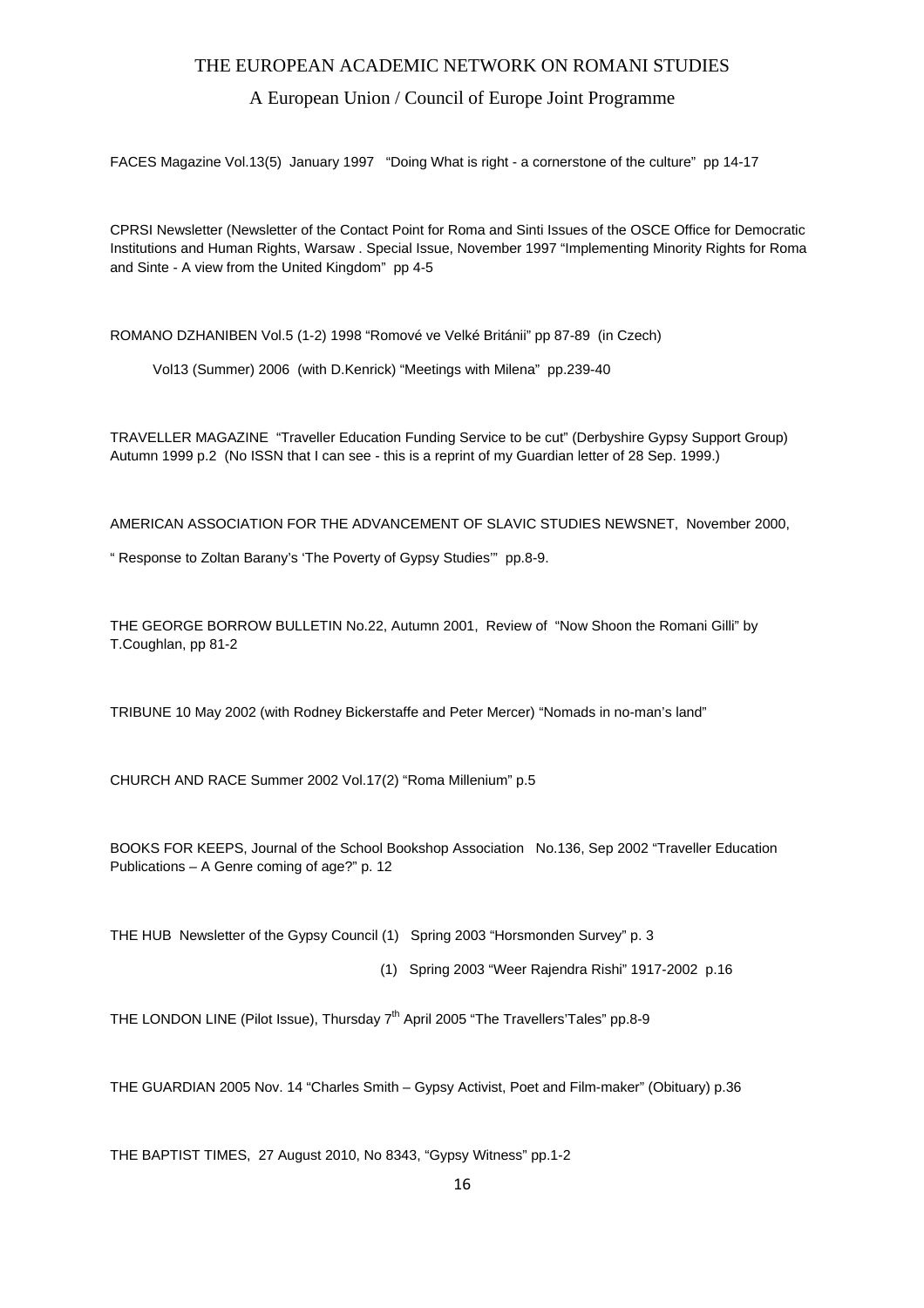### A European Union / Council of Europe Joint Programme

#### **CONFERENCE PAPERS**

#### To BRITISH SOCIOLOGICAL ASSOCIATION

1977 (with R.U.Redpath) "Policy Research and the Role of the Academic Sociologist"

1980 "What makes 'eclectic' a dirty word?'

1984 "The rich have no country, the poor have no class"

1989 (with D.Chambers) "Where was sociology in the revival of Public Health?"

1992 (with Nicolae Gheorghe, Bucharest Institute of Sociological Research) "Minority, Ethnic, National and Human Rights"

1996 "Globalisation, the Pope and the Gypsies"

2009 ""The Marginalisation of Romani Studies within the Academic Community"

1986 British Computer Society Machine Translation Branch, London "Problems of Translation into languages without a written tradition".

1990 April: "Sa kerel buki e Romanestan Publications" 4th World Romani Congress, Serock, Warsaw, Poland (In Romani)

1990 September: "The Social Construction and Consequences of False Claims to Ethnicity" Leiden University Foundation Centennial Conference.

1990 November: "The identity of Travelling groups in Europe" contribution to Irish Association/D.T.E.D.G. seminar with President Robinson, Pavee Point, Dublin.

1991 April: European Community Development Seminar, Brussels (Opheylissem): "Occupational Mobility after 1992"

1991 September: University of Rome/Centro Studi Zingari Conference, Rome: "Defining the Limits of Tolerance; UK Government Policy on Gypsies"

1991 December: DES/EC Seminar on Gypsy Education, Poole: Resources Presentation/Exhibition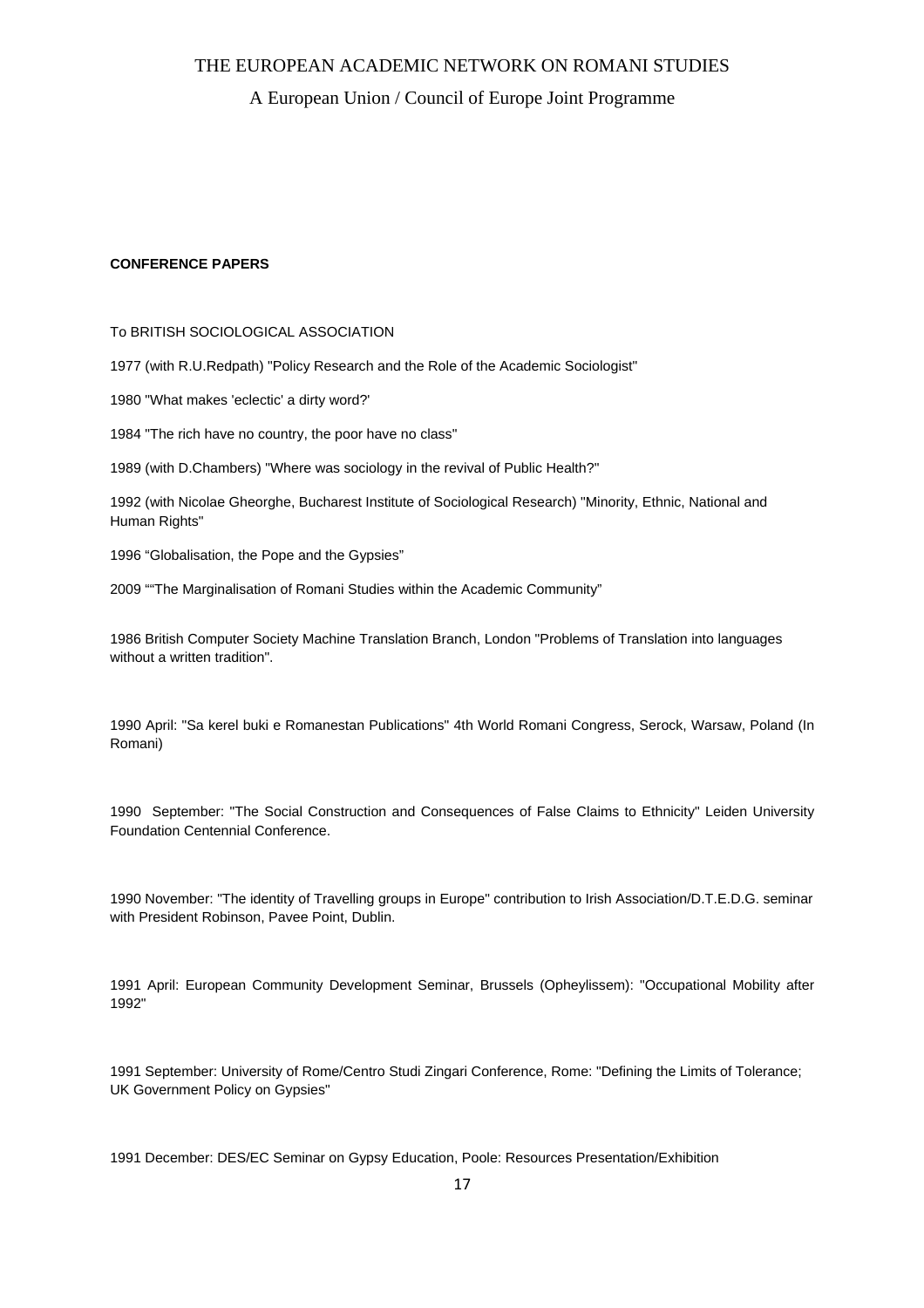#### A European Union / Council of Europe Joint Programme

1992 April: European Commission/Etudes Tsiganes, Paris, (with Peter Mercer), "Gypsies and Travellers, What future in the Europe of 1992"

1993 March: Budapest: Hungarian Ministry of Culture Conference on Romani language and culture, paper on current problems of Romani ethnic identity.

1994 April: To ESRC Seminar on Romani Studies, Univ. of Greenwich, "Theorising Gypsy Law"

1994 October British Sociological Association Medical Sociology Group Conference, Univ. of York (with S.Caffrey, S.Dunn & P.Vinson) "Gender Issues in Accounts of Gypsy Health and Hygiene as Discourses of Social Control" (in submission to journals)

1994 December, 2nd International Romani Linguistics Conference, University of Amsterdam "Chibiaki Politika" (The Politics of Language).

1995 8 May, International Romani Union Conference on Peace in Bosnia, City Hall, Budapest, Hungary "Romani Refugees from Bosnia and Serbia in the UK".

1995, 31 May, International Gypsy Lore Society Conference, University of Leiden, Netherlands, "Indian Rural Development and Romani Studies" (with Prof. Shyamala Devi)

1995 27 June, Chartered Institute of Environmental Health, Chadwick Court, London "The Criminal Justice Act and Gypsy Culture"

1995 31 August, ICCR conference on Migration and Multiculturalism, London School of Economics "Ethnic Identity of Roma" (with N.Gheorghe)

1997 5th International Gypsy Conference of Ethnography, Linguistics, History, Sociology and Education, Budapest 22 May,: "Understanding Difference and Hybridity in European Gypsy Politics in the late 20th Century".

1997 School of Slavonic and East European Studies Roma Studies Day, London, 2nd June, "Can East European and West European Gypsy Politics converge ... And what about Australia?"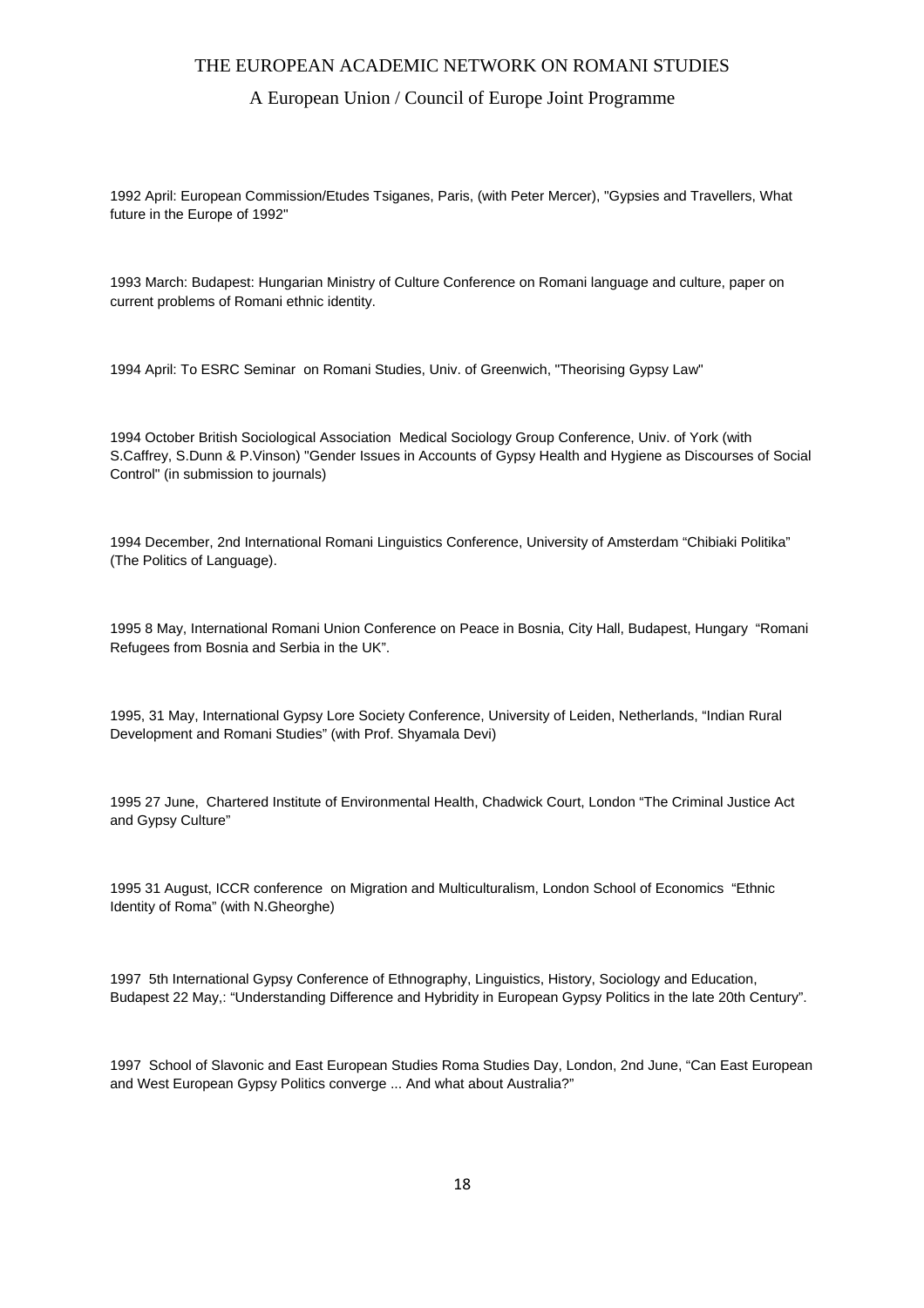### A European Union / Council of Europe Joint Programme

1997 National Council for Voluntary Organisations Conference on Issues faced by the Traveller Communities, East of England Showground, Peterborough, 18 June "Chair's Introduction"

1997 28 Nov - "The influence of the European Union on Gypsy Education" Multicultural Institute Education Conference, Varna, Bulgaria

1998 June Wroxton College "Facing History and Ourselves" Workshop "The Romani Holocaust

1998 17-18 July Central European University, Budapest "Romani politics"

1998 28 August University of Perpignan Summer School "Development of Gypsy Education"

1998. 21 November University of Surrey "Controversies in Sociology" Conference, Highcliff Hotel, Bournemouth, "Can Action Research encompass transnational action: Problems facing committed scholarship**."** 

1999 27 May "Some problems in bringing the dialects and culture of smaller Romani groups into the school curriculum." Paper delivered to the Varna Institute of Higher Pedagogical Training Conference on Psycholinguistic and Sociolinguistic Problems of Roma children in Europe, 26-29 May 1999

1999 28 June University of Florence, Gypsy Lore Society Conference " Can a Three Dimensional Model of Justice dissolve dichotomies between Romani and Gajo law?

2000 Feb: University of Berlin, Paper on Future of Romani Politics

2000 July 5<sup>th</sup> World Romani Congress, Translator to UK delegation

2000 19 September University of Liverpool, Conference Presentation on Romani Culture and Romani Politics

2001 20 January, University of Gotheburg, Sweden, Romani Education Conference, paper on *Could the use of the Romani language in schools be a Trojan horse for multi-lingualism for all*?

2001 19 Feb New College Oxford, lecture to Oxford University Amnesty Group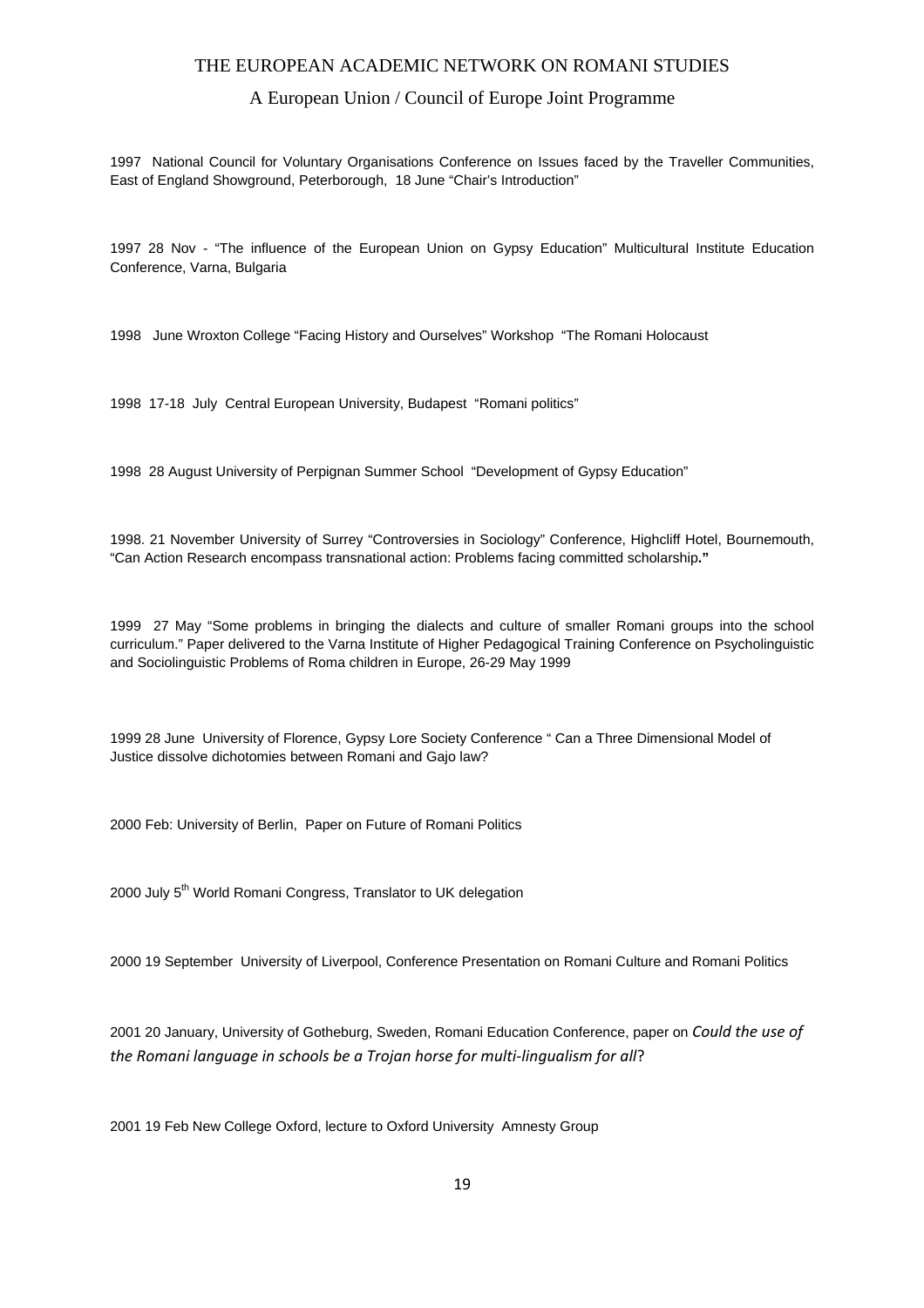## A European Union / Council of Europe Joint Programme

2001 June 29, Manchester Metropolitan University, Special Lecture on the situation of Roma

2001 16 October Hitchin: Hertfordshire Rural Development Project, Gypsy and Traveller National Training Conference "Historical Roots of Romani and Traveller exclusion"

2001 2 November London Borough Greenwich Education Inspectorate, Multicultural Education Conference: "Romani History and Traveller Education"

2002 to "Making Sense of Health and Illness" Conference, St Catherine's College, Oxford, June

"Mainstream " and "Alternative" Marketing Strategies for Traditional Chinese Medicine in London" with Jiang-Xue-Qing and M.P.T.Kelly

2003 March to Association of Public Health Conference, Cardiff "Private Primary Health Care, Health Behaviour and Public Health Issues: The example of Chinese Medicine". with Jiang-Xue-Qing and M.P.T.Kelly

2003 April to International Romani Studies Conference, Swedish Research Institute in Istanbul: "No Promised Land: Romani Politics, Scholarship and the Discourse of Nation-Building"

2003, University of Michigan, Ann Arbor, International Romani Studies Conference **"**Romani Studies and Romani Politics: Teasing out models of the relationship between research scholarship and governmental policies. "

2004 March University of Toronto Romani Studies Conference "International Romani Politics"

2005 May, International Romani Studies Conference II, Bilgi University, Istanbul "Some asymmetries in the social construction of Romani identity"

2005 June Kent CC Minorities Achievement Service Conference UoG Kingshill Centre "Languages Without a Written Tradition"

2005 July 37<sup>th</sup> Congress of the International Institute of Sociology, Stockholm "Knowledge/Power: Identity/History; Paradigmatic constraints on Romani Studies"

2006 2- 3 June University of Arizona: International Romani Studies Conference "Mainstreaming – an alternative to assimilation and integration**?"**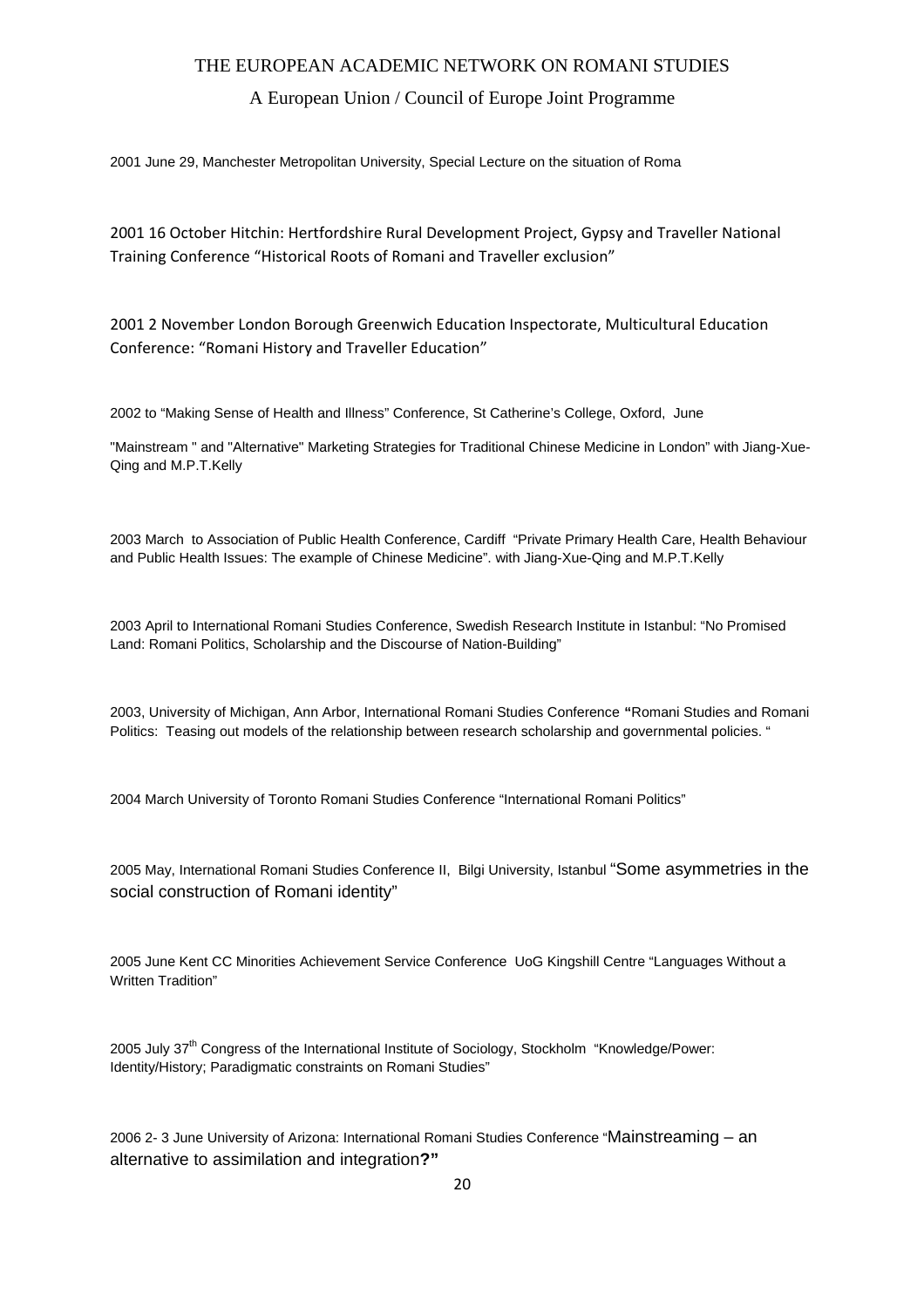#### A European Union / Council of Europe Joint Programme

2007 7-9 January, Uppsala University Conference : A Language without Borders "Contextualizing the discussion of language standardization"

2007 7 September, Manchester University International Romani Studies Conference: "The Development of Gypsy/Romany/Traveller Identity during the candidacy for EU membership of the Turkish Republic" (with Adrian Marsh)

2008, (with Adrian Marsh), Central European University, Budapest, June "Glocalisation": a new phenomenon or an age-old process? Current adaptations in changes in Gypsy/Roma/Traveller Identity in the Turkish Republic. 38th Congress of the International Institute of Sociology,

2008 Georgetown University (Washington DC) International Romani Studies Conference: "The origins of Gypsies/Roma/Travellers: Limitations of a standpoint theory approach."

2008, University of Texas at Austin, Special Lecture "Has cultural studies sounded the death-knell of classical sociology prematurely?"

2009 Montehermoso Cultural Centre, Vitoria, Spain: "Building a new common gaze: lessons from the new English Roma/Gypsy/Traveller art."

2009 International Institute of Sociology, University of Yerevan, Armenia " Has the Cultural Studies Critique of Classical sociology run its course?"

2009 International Romani Studies Conference, University of Helsink, Finland, "A new international Romani aesthetic?"

2009 Södertorns University college, Sweden Special Seminar "New Religious Movements among Roma Gypsies and Travellers: Placing Romani Pentecostalism in historical and social context"

2010 January, Special Seminar on Romani Studies, University of Austin, Texas ""Mainstream or Speciality - the deadly dilemma for Roma and Romani Studies?"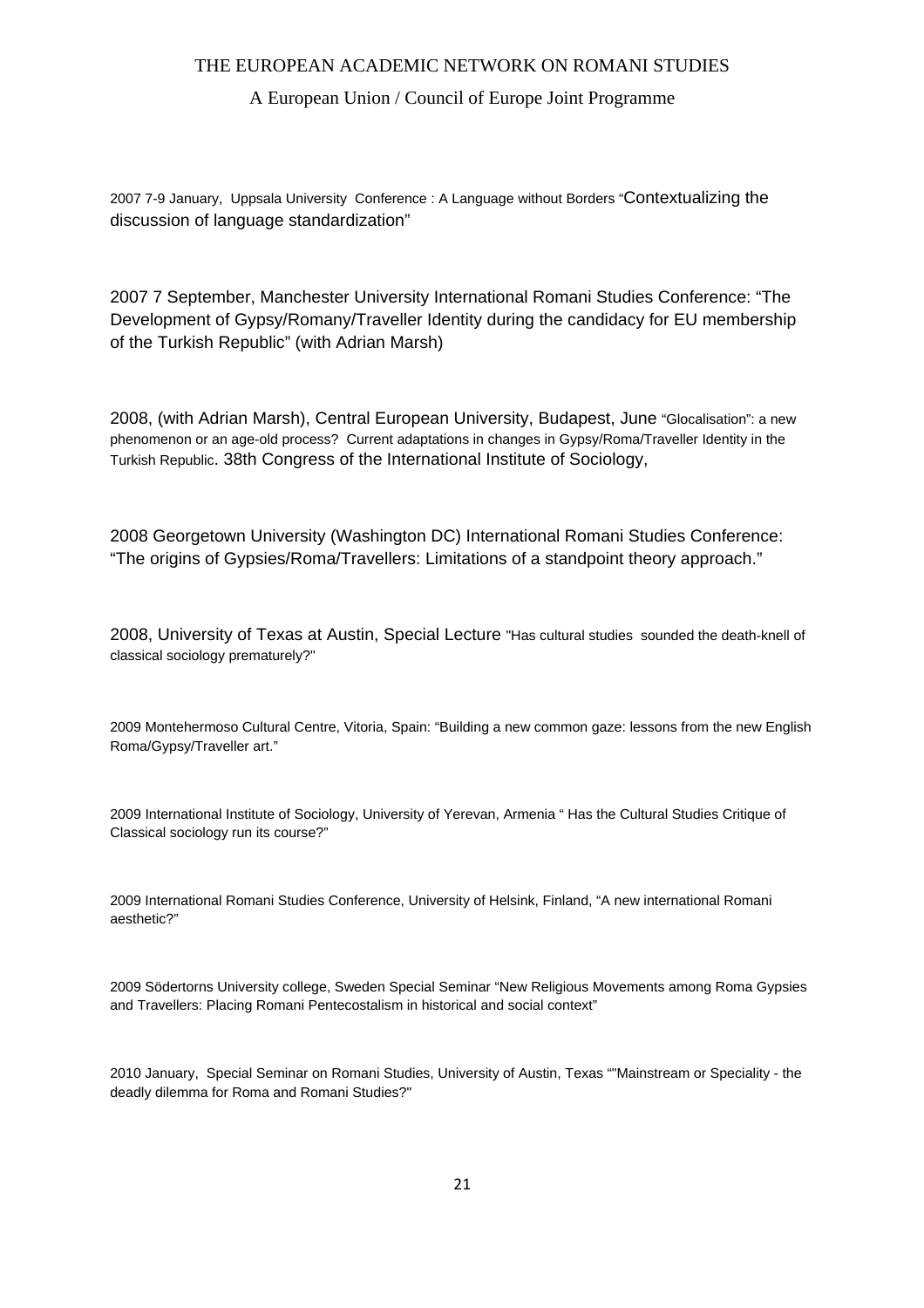### A European Union / Council of Europe Joint Programme

2010 January: Refugee Studies Centre, University of Oxford Conference on Romani mobilities in Europe: Multidisciplinary perspectives: "Theorising Mobility: Migration, nomadism, and the social reconstruction of ethnicity"

2010 August American Sociological Association, Atlanta, "Citizenship and Roma/Gypsies/Travellers"

2010 September International Romani Studies Conference, Universidade Nova de Lisboa "A new kind of maturity? Roman intelligentsias in the  $21<sup>st</sup>$  century."

2010 October Cultural Studies Network of the European Sociological Association, University Boccone, Milan. "From the fall of the Berlin Wall to the first Roma Pavilion at the Venice Biennale – from the world of Agnes Daroczi to the world of Daniel Baker"

#### **Hard to categorize**

Dated "August 1996" but actually February 1997: Joint editor in:

IF Hancock, T.Acton, V.Kalinin, D.Kenrick, with the assistance of J-P Liegeois, S ni Suinear and E.Davidova eds "Karing ekh Enciklopedia" (Towards an Encyclopedia), Supplement to Interface 23

and

"Henry Tudor o Oxtoto" (Henry VIII) - entry in Hancock et al. eds., above.

Interview with T.Acton by Vajda R. and Kende A. in Hungarian in AMARO DROM (Journal of Roma-Parlament) ) Vol. VIII (8) August 1998 pp 14-15

1998, 11 June *Authenticity, Expertise, Scholarship and Politics: Conflicting Goals in Romani Studies* University of Greenwich Inaugural Lecture Series, Greenwich

2003, contributor to B.Lalor ed. *The Encyclopaedia of Ireland*, Gill and Macmillan, Dublin

2006 "The Roma/Gypsies/Travellers - a tale of two genocides" in *Programme of the London International Gypsy Film Festival* London: Curzon Soho Cinema pp.7-8